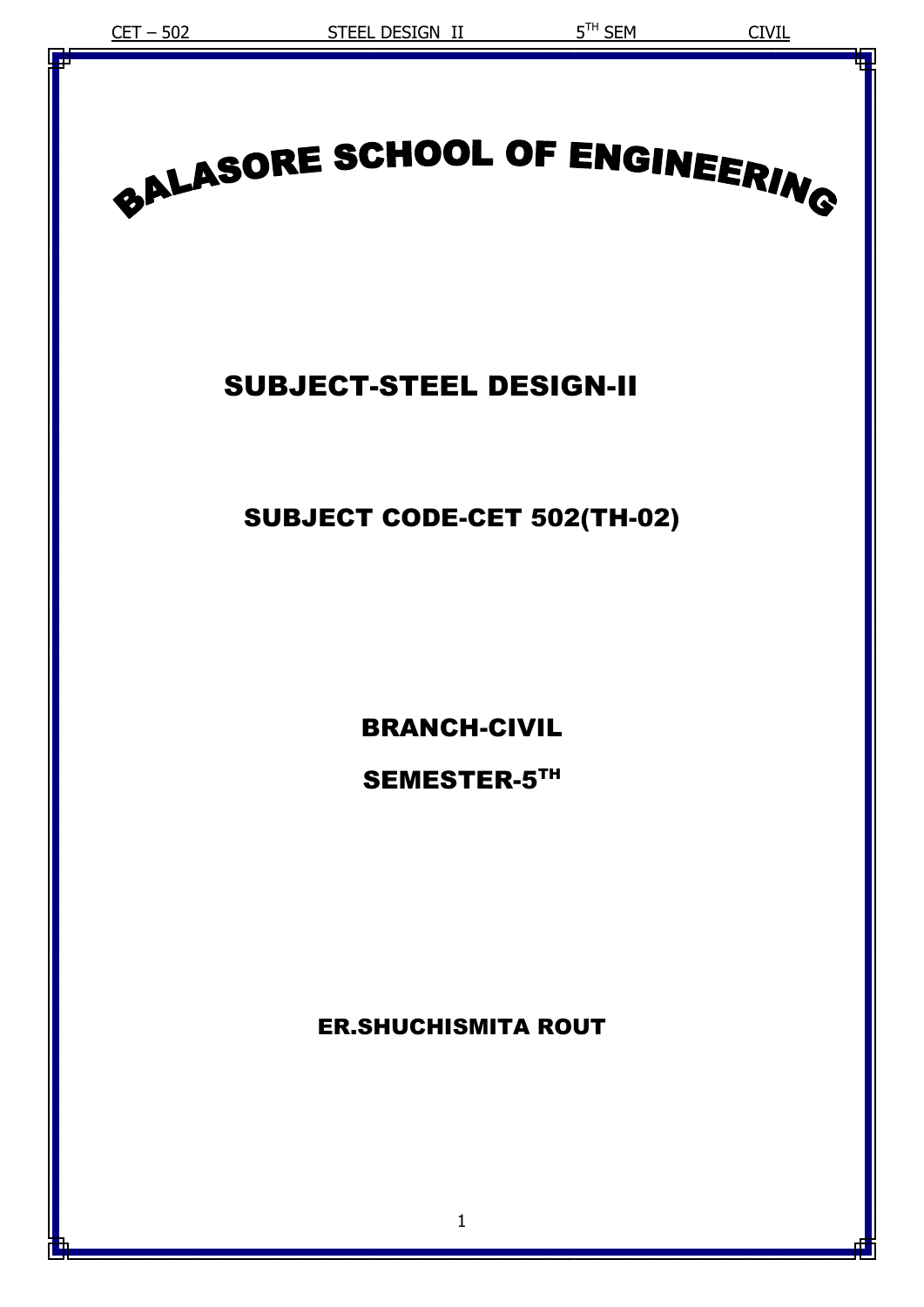# **CHAPTER – 1**

# **[2 Marks Ques]**

# **Q. What do you mean by action in the limit state method of design ? [2015(s), 1-a]**

**Ans:** The primary cause for state of deformations in a structure such as dead, live, wind, seismic and temperature loads is commonly known as action in the limit state method of design.

#### **Q. List two important advantages of welding over bolting ? [2016(s),2-a]**

**Ans:** Welding is more adaptable than bolting because even circular sections can be easily connected by welding

Welded joints are more rigid and alternations in the connections can be easily made in the design.

#### **Q. How are the structural members graded ?[2017(W)1(A)]**

- **Ans:** 3 types
	- (1) Steel structures
	- (2) R.C.C. structure
	- (3) Timber structure

# **Q. State any two physical properties of structural steel ? [2017 (W)(New)1(a)?**

Ans-(a) Unit mass of steel ,  $m = 7850$  kglm<sup>3</sup>

- b) Modulus of elasticity, E= 2.0 x  $10^6$  N/mm<sup>2</sup>
- c) Poisson's ratio, II=0.3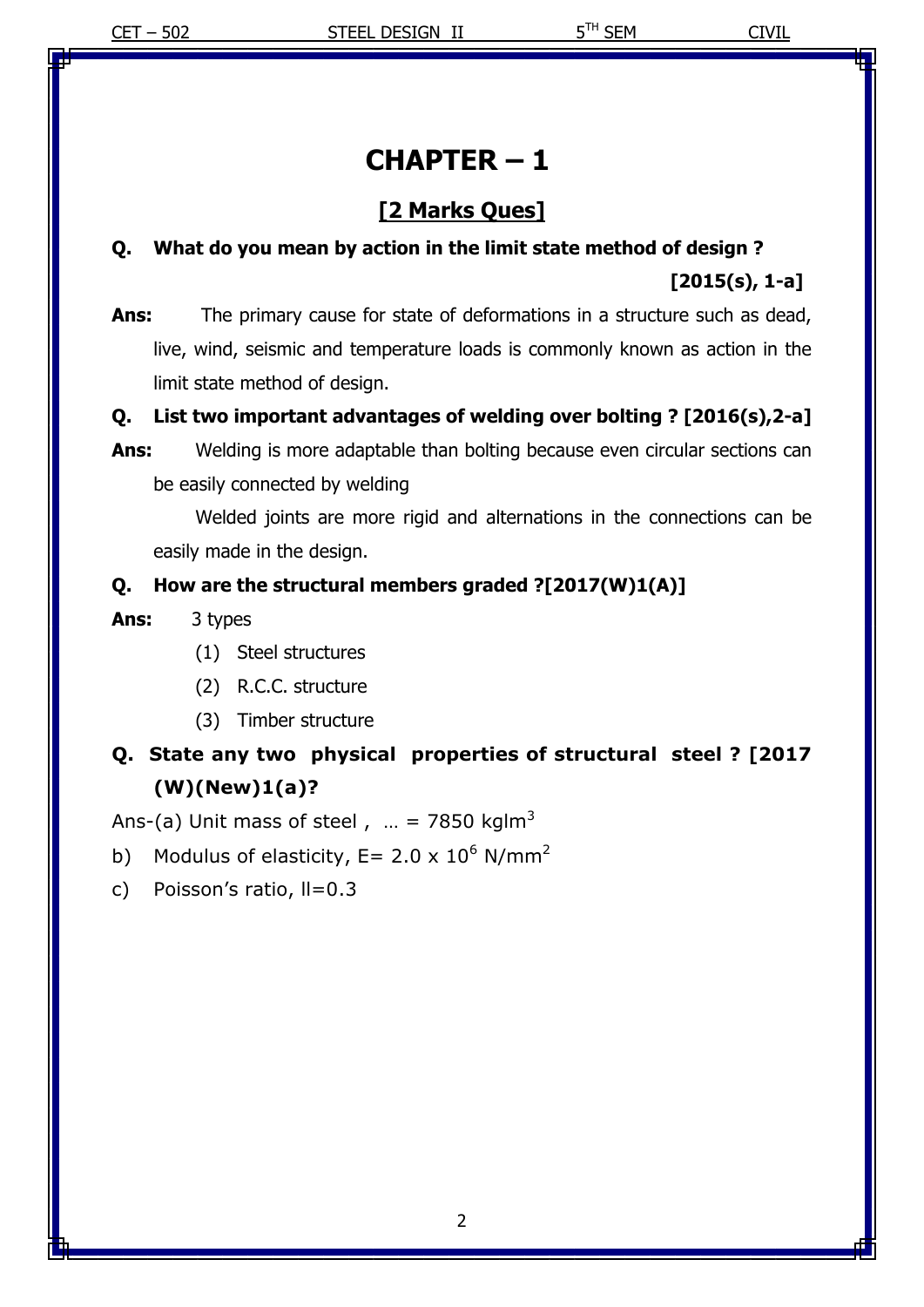## **[5 Marks Ques]**

# **Q. Explain the special considerations that are to be taken care of in excel design ? [2018(s) 5-b]**

- **Ans:**(i) Minimum thickness : The minimum thickness of the structural steel members are to be specified in view of corrosion, other use a very small amount of conversion may reavelt into reduction of large percentage of effective area.
	- (ii) Shape and size :- Steel is manufactured in rolling mills and are available in standard shapes and sizes.
	- (iii) Connection design:- During fabrication and assembling various standard sections in a member and the members them selves in a structure are to be suitably connected by welling , bolting, riveting and pins.
	- (iv) Buckling:- As the strength to mass ratio of steel is very high, the permissible load per unit area is much higher steel compared to timber or concrete

# **Q. Write down the advantages and disadvantages of steet structures? [2018 (W) (New)2(B)] (2017 (w) New 1 (c)) [2019 (w)1(a)]**

- \* It has high strength per unit mass.
- \* It has assured quality and high durability.
- \* Speed of Construction is another important advantage of steel structure.
- \* Steel structures can be strengthened at any later time, if necessary. It needs just welding additional sections.
- \* By using bolted corrections, steel structures can be easily dismantled and transported to other sites quickly.
- \* Meterial is reusable Disadvantage:-
	- 1. It is susceptible to corrosion.
	- 2. Maintenance cost is high.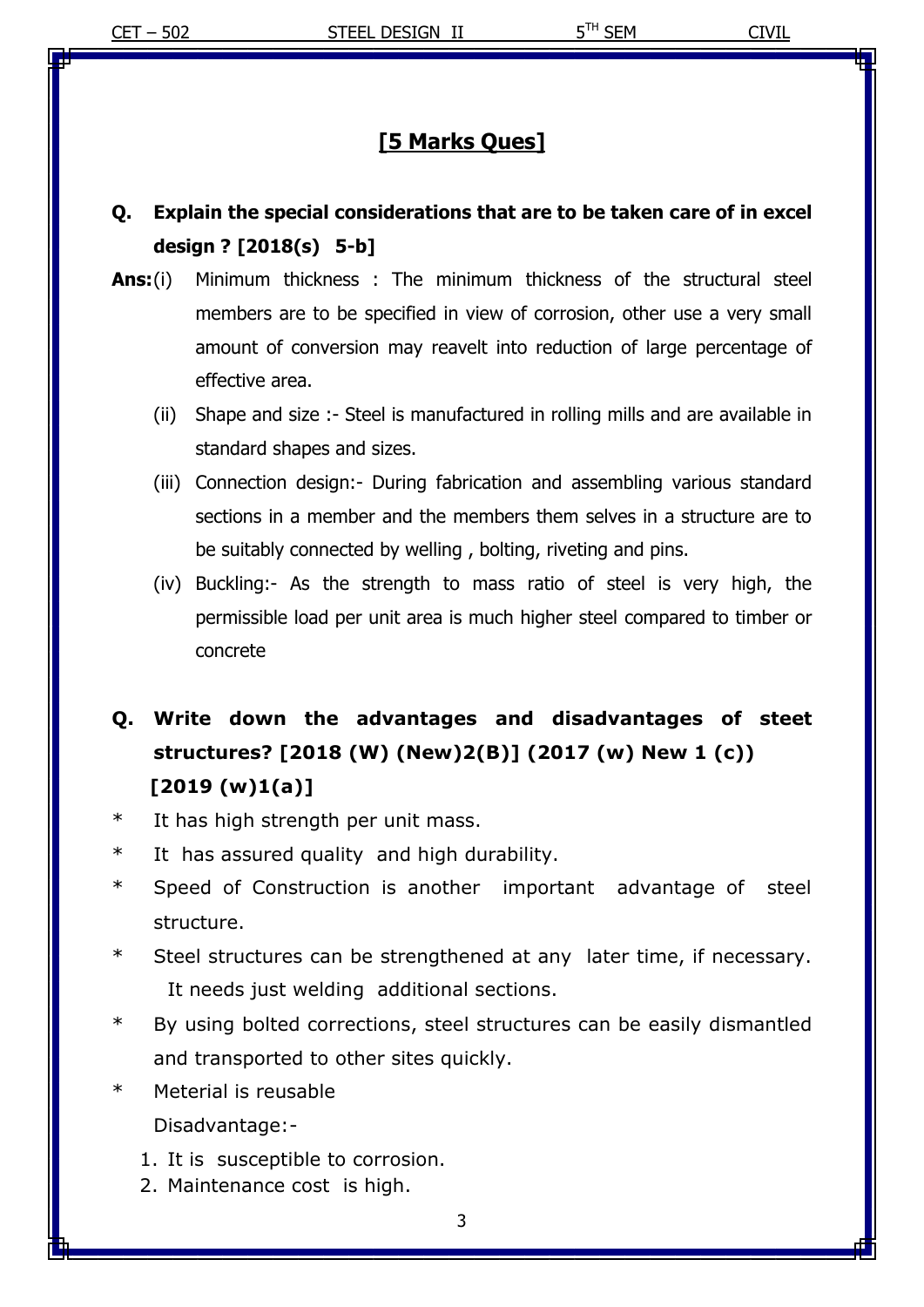3. Steel members are costly.

# **CHAPTER:2**

# **[2 Marks Ques]**

## **Q. List two important advantages of welding over bolting? [2015(s), 2-a]**

- **Ans:**(i) Welding is more adaptable than bolting because even circular sections can be easily connected by welding.
	- (ii) It is quicker and speedier as there is no necessarily of making holes for fasteners.

#### **Q. What is the angle between fusion faces for fillet weld ?[2017(s), 2-a]**

**Ans:** The angle between fusion faces for fillet weld 60° to 120°,

## **Q. Mention 2 advantages of weld joint? (2018(w)(new)4(B))**

**Ans:**(i) Skilled labour and electricity are required for welding.

(ii) Internal stresses and warping are produced due to uneven heating and cooling.

## **Q. Define effective area of fillet weld ?[2016(W)1(C])**

**Ans:** Effective area of fillet weld = effective length  $\times$  throat thickness

throat thickness  $= 0.7$ 

# **Q. Mention two disadvantages of weld joint ?(2017(W),3(A))**

**Ans:**Disadvantages of weld joints are

- (i) Skilled labour and electricity are required for welding
- (ii) Internal stress and warpi8ng are produced due to uneven heating and cooling.
- (iii) Welded joints are more brittle ad therefore their fatigue strength is less than the member joined.
- (iv) Defect like Internal air pockets slag inclusion and incomplete penetrate are difficult to detect
- **Q. What is the recommended throat thickness for incomplete penetration bolt welds welded from one side only ?**
- **Ans:**The penetration of the weld metal is generally incomplete and the effective throat thickness is taken as  $(5/8)$   $\times$  thickness of thinner part connected. The change in thickness while joining unequally thick plates should be gradual. A tapper not exceeding 1 in 5 is provided when the difference in thickness of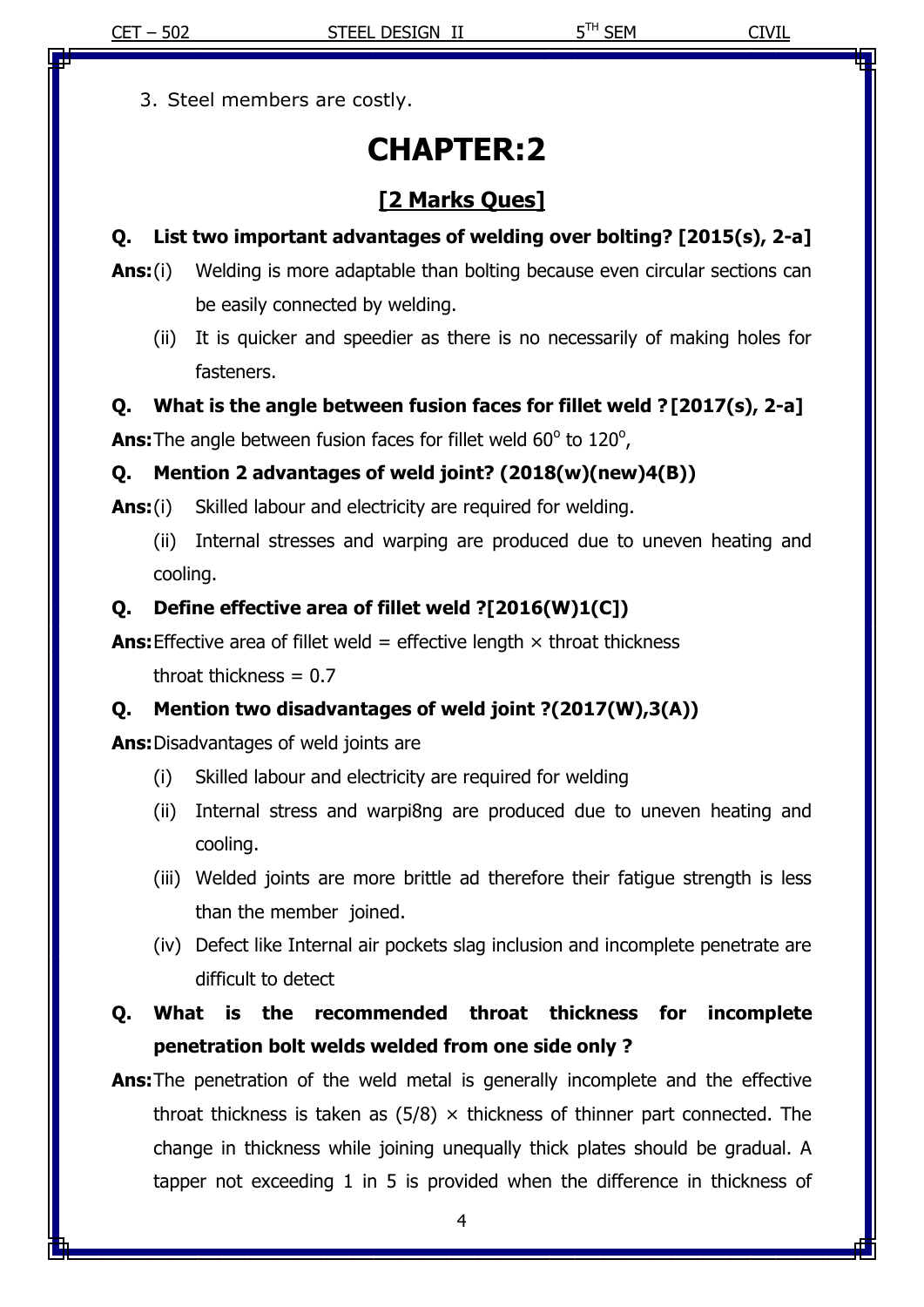parts exceeds 25 % of the thickness of the thinner part or 30 mm, whichever is greater.

# **Q. Write down the types of bolts which are commonly used? [2018 1(W) (new) 2(a) ]**

Ans:- (a) Unfinished (Black) Bolts.

- b) Finished (Turned) Bolts
- c) High strength Acition grip (HSFG) Bolts.

#### **Q. Define efficiency of a joint ? [2018 (W) new, 2 (a)]**

Ans:- Efficiency  $n = \frac{strength\ of\ joint}{}$ Strength fo solidplate  $\times$ 100

#### **[5 Marks Ques]**

- Q**) Define the following terms with diagram**:
- (i) Pitch:- It is the centre to centre spacing of the bolts in a raw, measured along the direction of load . It is denoted as 'P'.
- (ii) Gauge distance:- It is the distance between the two consecutive bolts of adjaunt rows and is measured at right angles to the direction of load.
- (iii) Edge distance:- It is the distance of centre of bolt hole from the adjacent edge of the plate.
- (iv) End distance:- It is the distance of the nearest bolt hole from the end of the plate.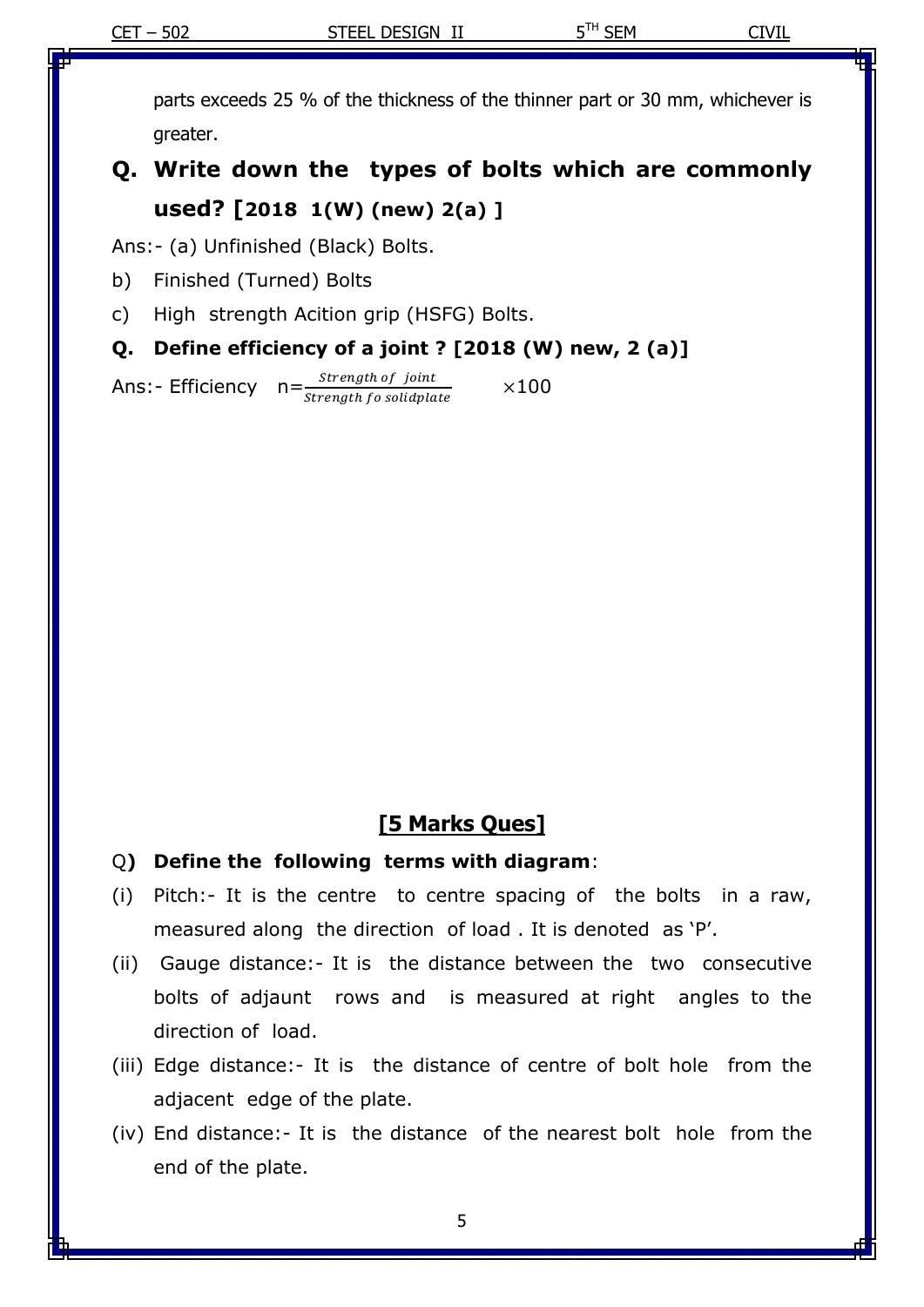# **Q. List the assumptions made in the design of bearing bolts along with their limitations. [2016(s), 1-b]**

**Ans:**Assumptions:

- $\rightarrow$  The stress distribution on the plates between the bolt holes is uniform
- $\rightarrow$  The friction between the plates is negligible
- $\rightarrow$  The shearing stress is uniformly distributed and the cross-section of the bolts.
- $\rightarrow$  the bolts in a group share the direct load equally
- $\rightarrow$  Bending stresses developed in the bolts is neglected.
- Limitations:
- $\rightarrow$  Assuming is not fully correct because actual strss distribution on the plates in not uniform in working conditions and initially the stress are very near the bolt holes due to stress concentration.
- $\rightarrow$  Regarding Assumption: It is fact that friction exists between the plates to be connected as they are held against each other in smug tight bolts. Even if this assumption is not exactly true, but it leads to sater side in the design.
- Regarding assumption: Through the variation of shear stress over a circular cross section is parabolic, it could be averages and taken to be uniform as equivalent stress.
- $\rightarrow$  assumption is only justified not the ultimate stage, when all the bolts have to fail by redistribution of forces, otherwise fail bolts away from the C.G of the bolts groups experience more loads.
- Assumption is justified when eccentricity of the load is very small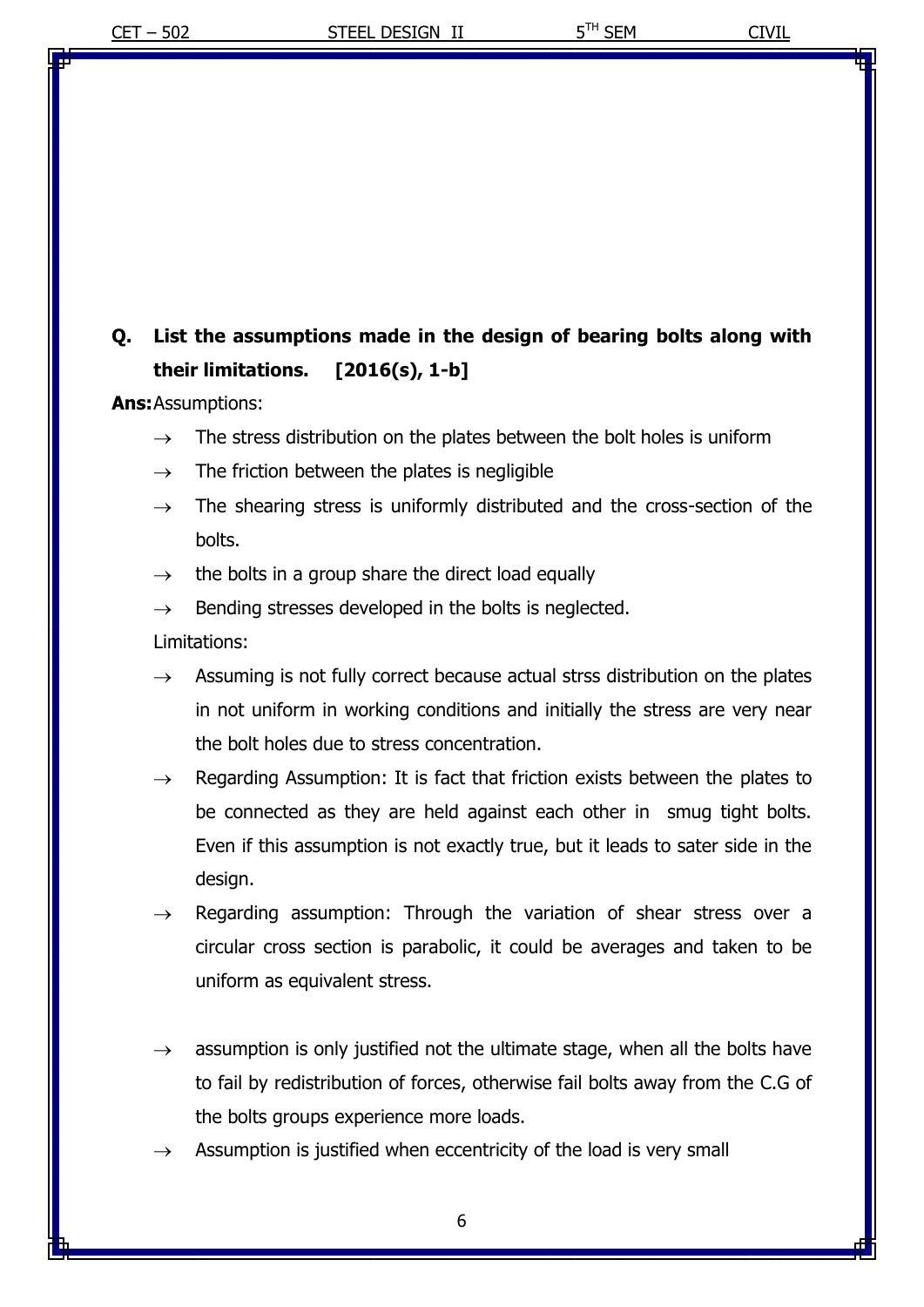# **Q. What is block shear failure ? Explain with sketches for the cases of bolted and welded connection ? [2016(s) 2-b]**

**Ans:** The type of failure that along a parts involving tension on one plane and shear on a perpendicular plane is called block shear failure. When applied tensile load is increased the fracture strength of the weaker plane is approached. However, this plane does not fail as it is restrained by the stronger plane band the load can still be increased until the fracture strength of stronger plane is reached. By this time the weaker plane would have yields. Thus, at failure, the total strength equal fracture strength of stronger plane plus yield strength of weaken plane.

#### **Block shear failure of bolted Joints.**



#### **Block shear failure for plates**



#### **Block shear failure of welded Joints.**

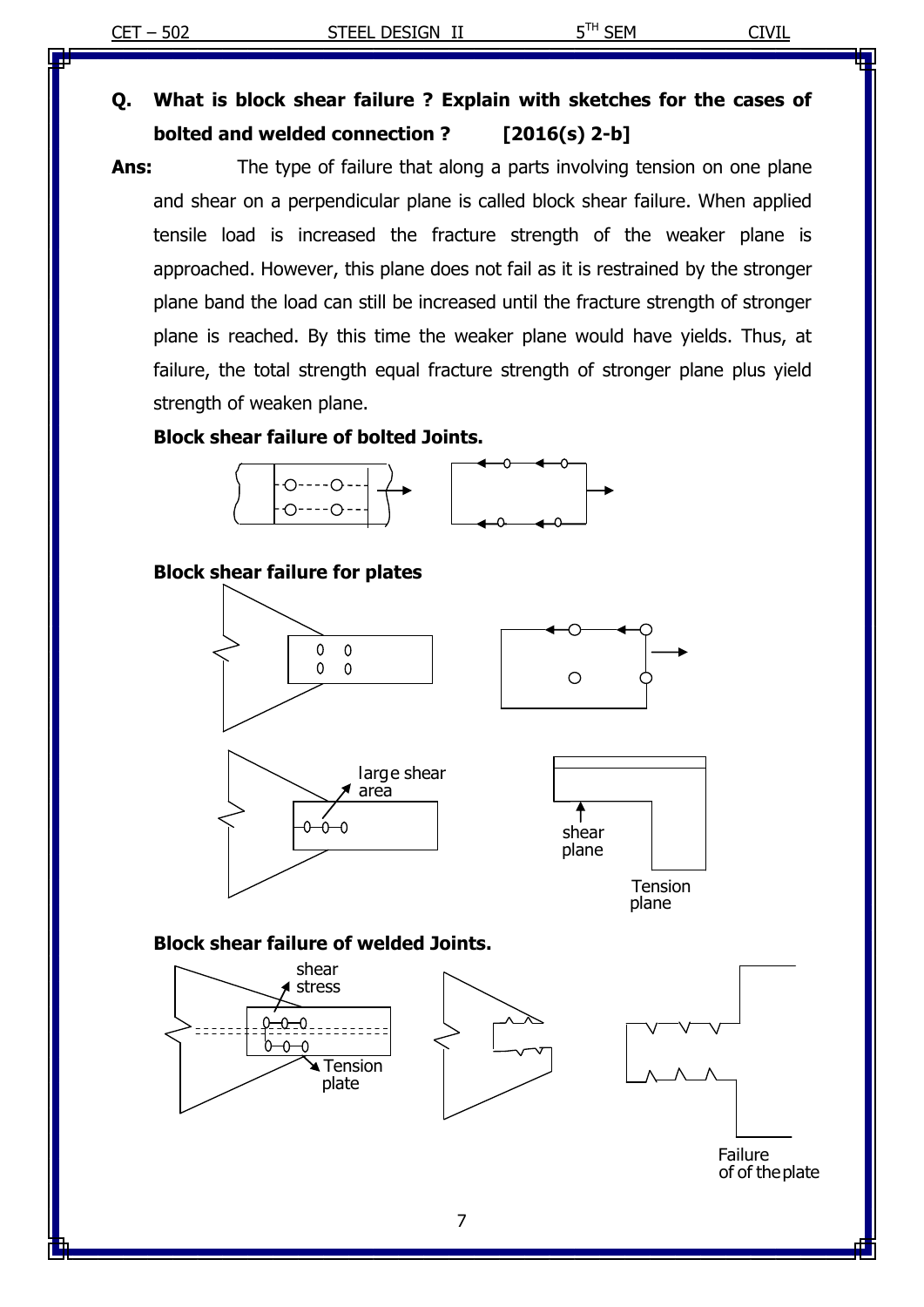CET – 502 STEEL DESIGN II 5<sup>TH</sup> SEM CIVIL **Q) Discuss the advantages and disadvantages of bolted connection? [2017 (w) new, 6(b)]** Ans:-Advantages;- 1. Making joints is noiseless. 2. Do not need skilled labour. 3. Needs less about. 4. Connections can be put to use immediately. 5. Accommodations minor discrepancies in dimensions. Disadvantages:- 1. Tensile strength is reduced considerably due to stress conuntrations and reduction of area at the root of the threads. 2. Rigidity of joints is reduced due to loose fit, resulting into excusive deflections. 3. Due to vibrations nuts are likely to loosen, endangering the safety of the structures. **Q. Write down the advantages of welded connections? [2018 (w) (new) 2 (b)]** Ans:-(1) Due to the absence of gusset plates, connecting angles etc, welded structures are lighter failureof gasset

- 2) The absence of making boles for fosterers makes welding process quicker.
- 3) Welding is more adaptable than bolting or riveting. For example, even circular tubes can be easily connected by welding.
- 4) It is possible to achieve 100% efficiency in the joint.
- 5) Noise produced in welding process is relatively less.
- 6) Welded connections have good aesthetic appearance.
- 7) Welded connection is airtight and watertight.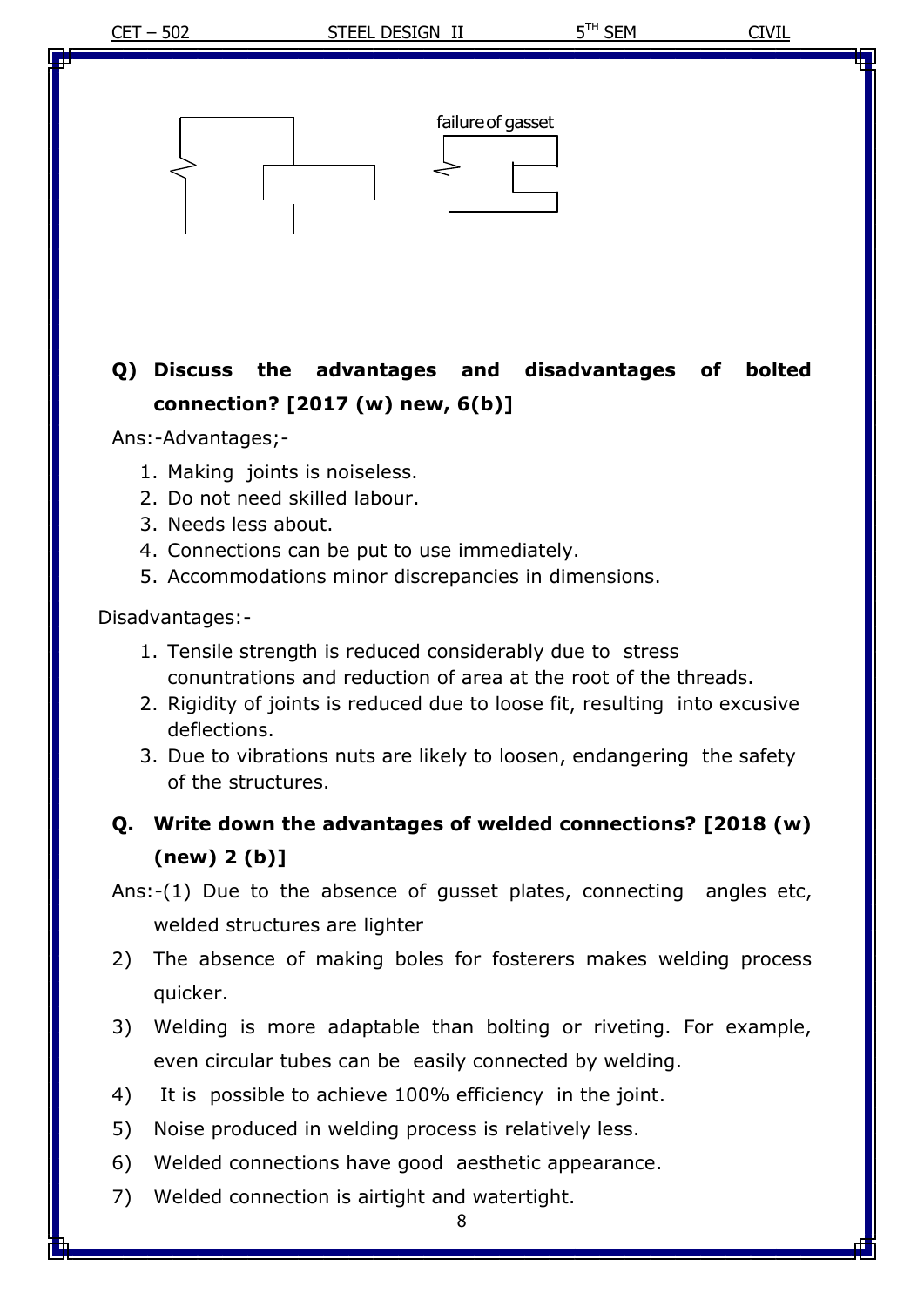**Q. Explain different types of bolt welds with sketch ? [ 2015(s), 1-b]**



- **Q) Define the following terms: [2018 (w) (new) 7 (b)]**
- (i) Column:- A column is a vertical member which effectively takes load by compression.
- (ii) Pier :- An intermediate support for the adjacent ends of two bridge spans.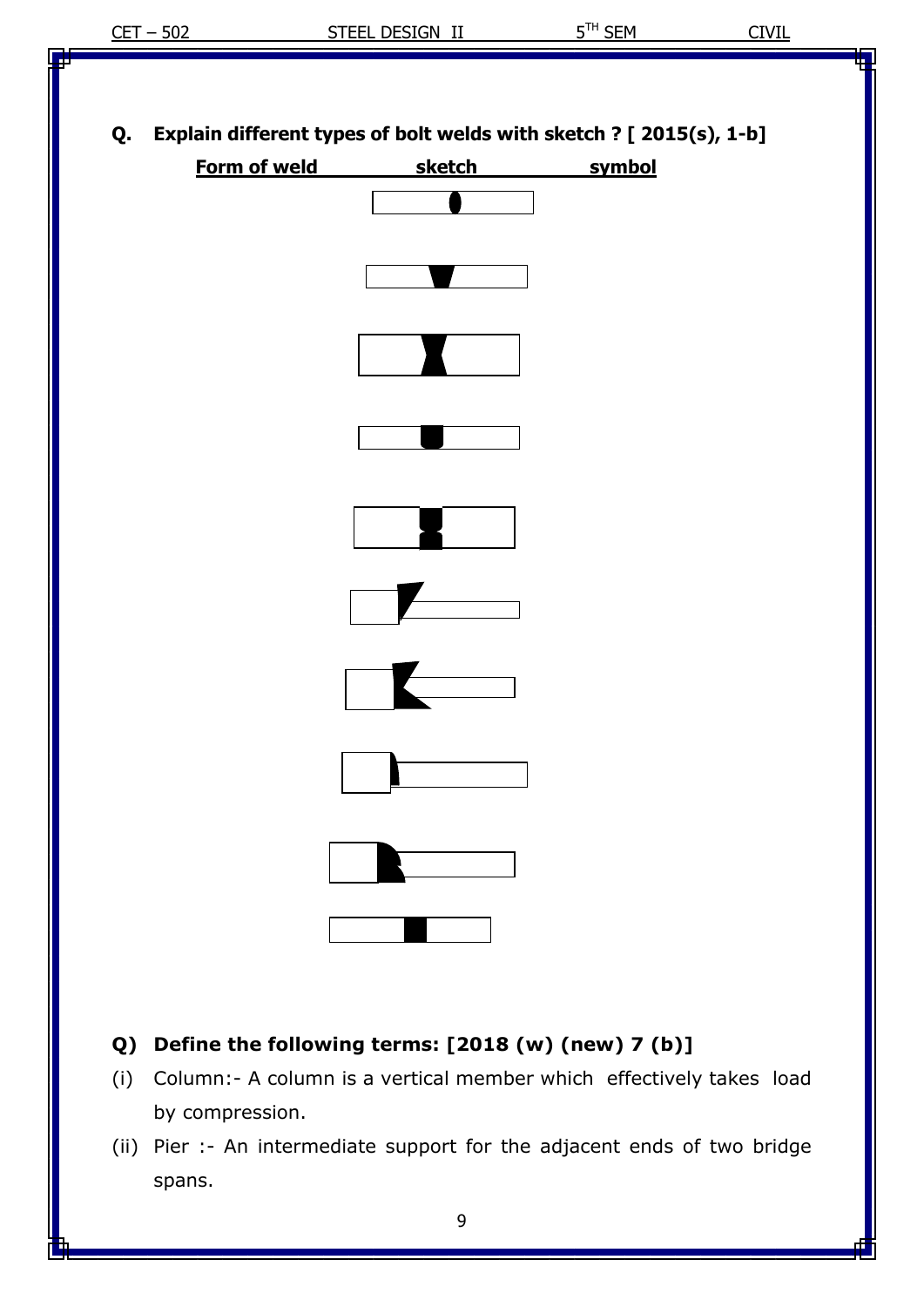- (iii) Buttress:- A structure of store or brick against a wall to strengthen or support it.
- (iv) Eccentricity load :- A load on a column or pile which is nonsymmetrical with respect to the central axis, therefore proceeding a Bending moment.
- (v) Non-load bearing wall:- A wall capable only of supporting its own weight and (if it is an exterior wall) capable of resisting the force of the wind blowing agsint it, it cannot support an imposed load.

#### **[7Marks Ques]**

- **Q. Find the maximum force that can be transmitted through a double bolted chain lap joint consisting of 6 bolts in 2 rows connecting two plates of thickness 12 mm and 10 mm. Given that M – 16 bolts of grade 4.6 and plates of Fe-410 are to be used? [2019(w)(new)1,c]**
- **Ans:** thickness of the plate  $t_1 = 12$  mm and  $t_2 = 10$  mm. total number bolts n  $=$  b, diameter of the both d = 16 mm. Grade of bolt = 4.6, plate material = Fe–410,  $f_v = 250$  MPa. Minimum pitch  $p = 2.5$  d =  $2.5 \times 16 = 40$  mm

Minimum edge distance to sheared/head flame out edge = 30 mm.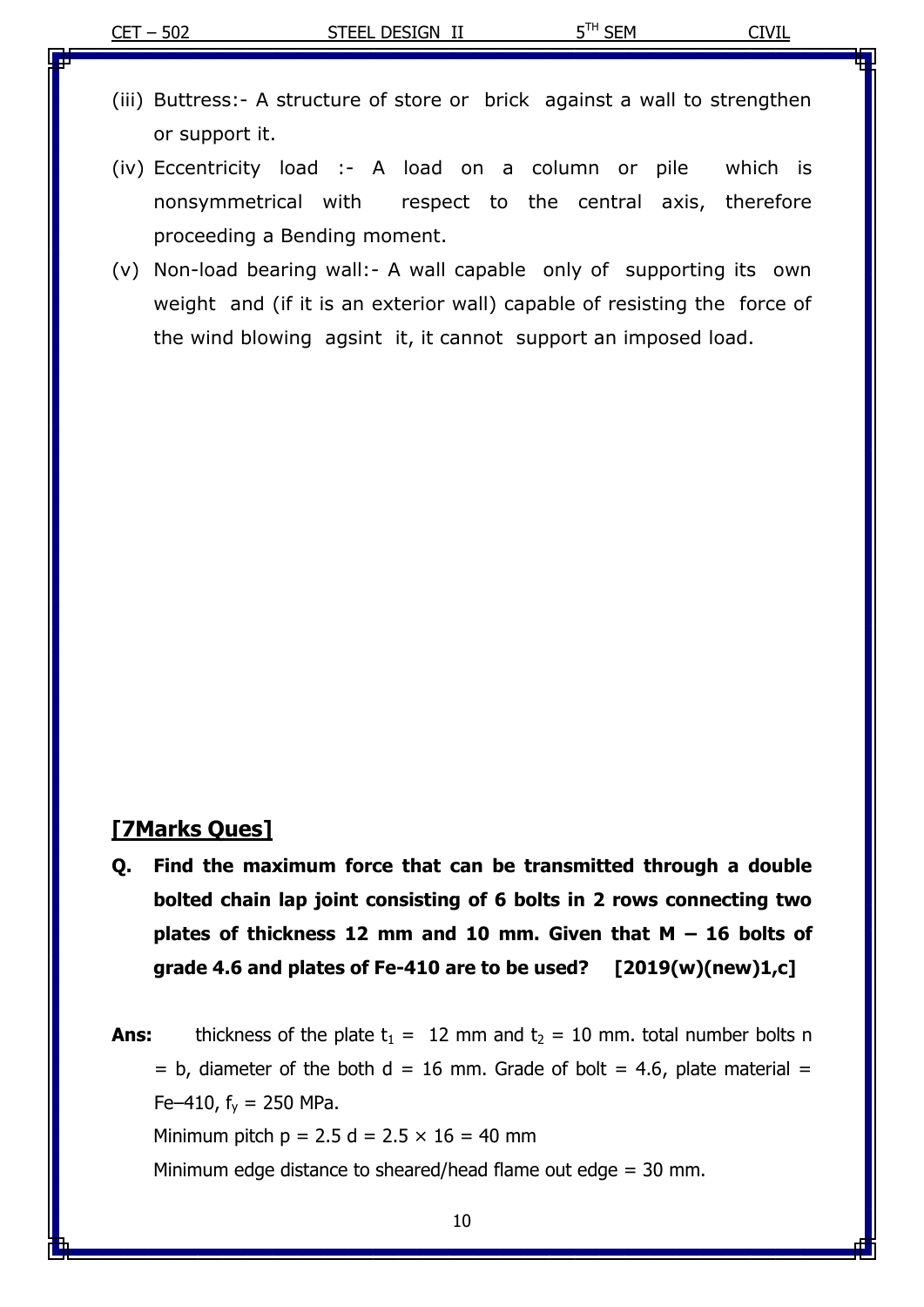$\therefore$  Total plate width = 2  $\times$  40 + 2  $\times$  30 = 140 mm

For M-16 bolts of grade 4.6

Diameter of bolt hole  $d_n = 18$  mm

Ultimate strength  $f_{ub} = 400$  MPa

Partial safety factor  $\gamma_{\rm mb} = 1.25$ 



For FE-410 plate

Ultimate Stress  $f_u = 410$  Mpa

Partial safety factor  $\gamma_{\text{ml}} = 1.25$ ,  $y_{\text{mo}} = 1.1$ 

Strength of the plates in the joint done to rupture

Strength of the thinner plate will be minimum,

 $T = 10$  mm

Since there is no staggering,  $p_{si} = 0$ 

Number of bolt holes in the critical section

 $2 - 2$ , n = 3

Net effective area of the plate,  $A_n = [b - ndn + 0]t$  $=[14D - 3 \times 18 + 0] \times 10 = 860$  mm<sup>2</sup>.

Design strength of the plate in the joint.

 $A_{\rm dn} = \frac{0.9 \text{ A}_{\rm x} f_{\rm x}}{100}$ ml  $T_{\text{dn}} = \frac{0.9 \text{ A}_x f_x}{0.9 \times 860 \times 410}$ 1.25  $^{7}$  mi<br>= 253872 N = 253.87 kN.  $=\frac{0.9 A_x f_x}{\gamma_{\text{ml}}} = \frac{0.9 \times 860 \times 410}{1.25}$ 

Strength of bolts in the joint :

Design strength in shear :

Bolts are in single shear and assuming that the threads intercept the shear plane in each bolt  $\mu$ ,  $n_n = bm \, n_s = 0$ . Wet shear area of the bolt at thread,

$$
A_{\text{nb}} = 157 \text{ mm}^2 \left\{ \approx 0.78 \frac{7}{4} (d)^2 \right\}
$$

Design strength in bearing :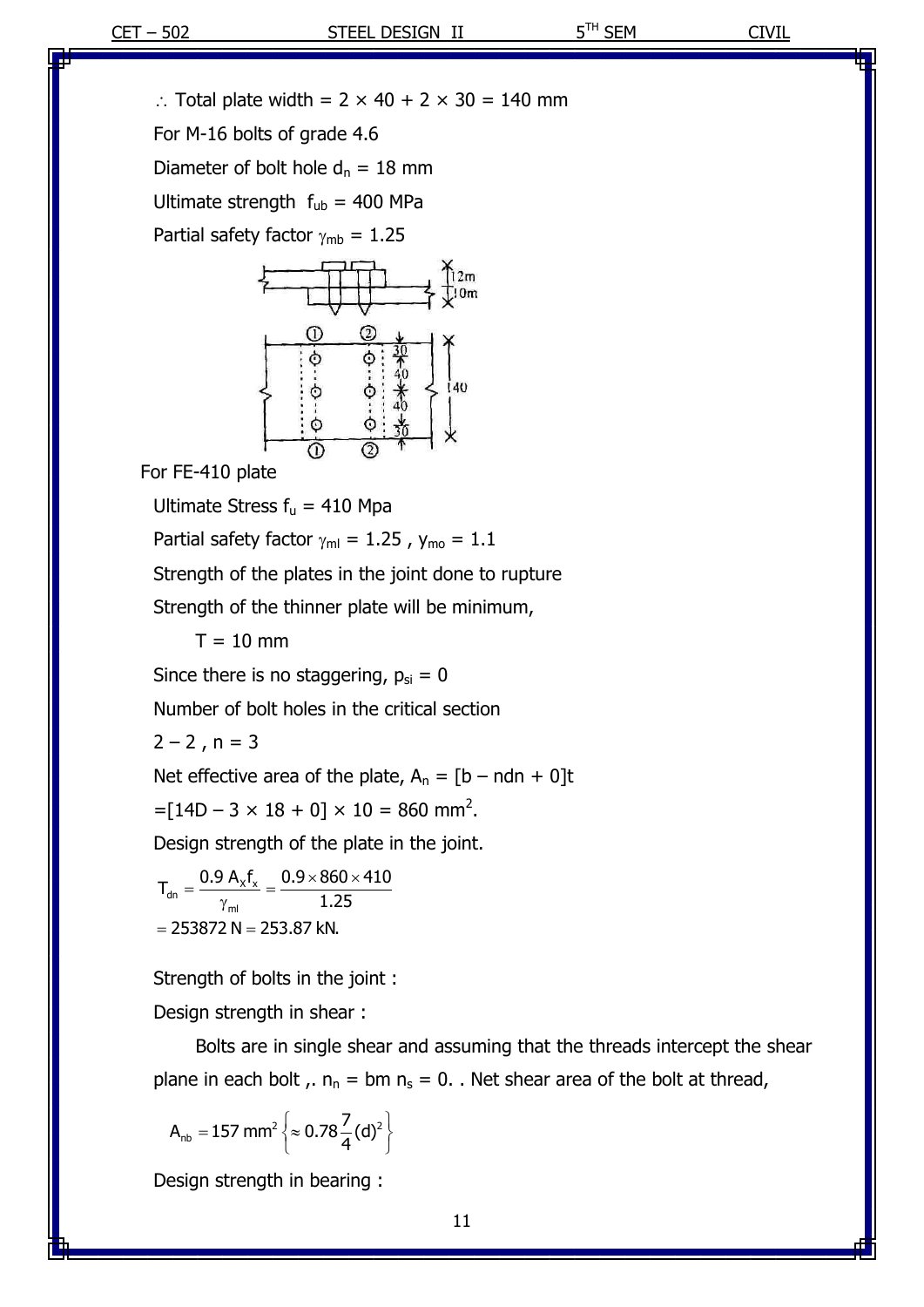The bearing of the bolt against the thinner plate will be critical

Nominal strength/bolt V<sub>npb</sub> 2.5 K<sub>b</sub> dt f<sub>u</sub> Where

\n
$$
\begin{pmatrix}\n(a) & \frac{e}{3d_0} = \frac{30}{3 \times 18} = 0.56 \\
(b) & \frac{p}{3d_0} - 0.25 = \frac{40}{3 \times 18} - 0.25 = 0.491\n\end{pmatrix}
$$
\n(c) 
$$
\frac{f_{ub}}{f_u} = \frac{400}{410} = 0.9756
$$

\n(d) 1.0

\n
$$
V_{npb} = 2.5 \times 0.491 \times 16 \times 10 \times 410
$$
\n
$$
= 80524 N = 80.52 kN/bolt
$$

Since the length of the joint, as well as grip length are small and there is no passing plates, the reduction factors  $\beta_{lj} = \beta_{lg} = \beta_{pk} = 1$ 

Nominal shear strength

$$
V_{\text{nsb}} = \frac{f_{\text{ub}}}{\sqrt{3}} (n_{\text{n}} A_{\text{nb}} + n_{\text{s}} A_{\text{sb}})
$$
  
=  $\frac{400}{\sqrt{3}} (6 \times 157 + 0) = 217546 \text{ N} = 217.55 \text{kN}$   
Design strength inshear  

$$
V_{\text{dsb}} = \frac{V_{\text{nsb}}}{\gamma_{\text{mb}}} = \frac{217.55}{1.25} = 174.04 \text{ kN}
$$
  
Design strength of bolts in the joint

$$
V_{\text{dpb}} = \frac{V_{\text{nsb}}}{\gamma_{\text{mb}}} = \frac{80.52}{1.25} = 64.42 \text{ kN}
$$

Design strength of bolts in the joint

 $V_{db} = V_{dsb}$  or  $V_{dbb}$  which is less

$$
= 174.04 \text{ kN}
$$

Strength of the joint

= Minimum strength of the plate or strength of the bolts  $T_{dn}$  or  $V_{db}$  which is less

 $= 253.87$  kN or 174.04 kN which is less.

 $= 174.04$  kN = maximum force transmitted.

Alternative solution : Since width of the plates are not given in the question, the strength of the joint per pitch width may be calculated and shown as the answer also.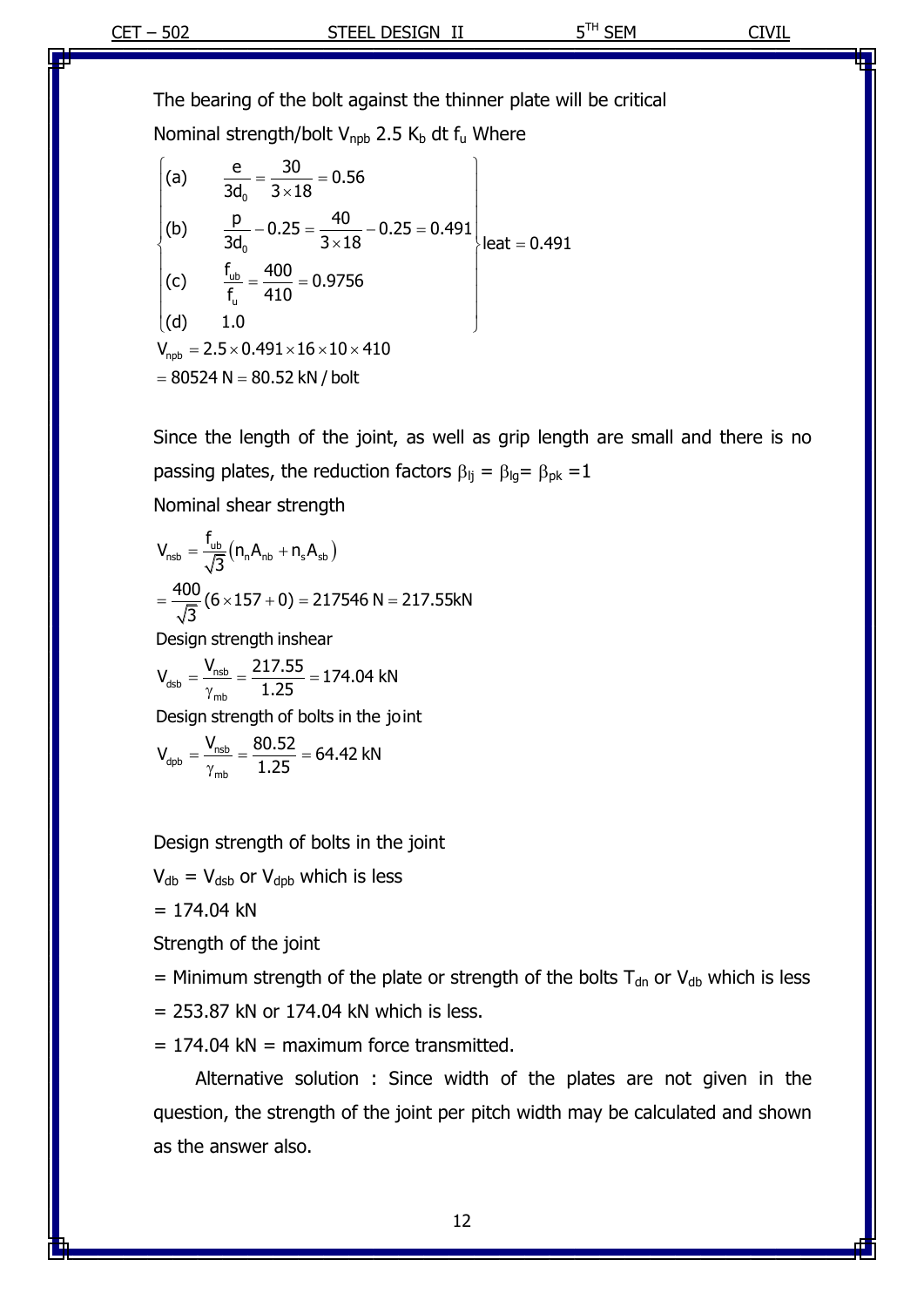**Q. Design a single bolted double cover butt joint to connect boiler plate thickness plate thickness 12mm for maximum efficiency. Use M16 bolts of grade 4.6. Boiler plates are**  410 *F e* **grade. Find the efficiency of the joint.[2019(w)3]**

 $D=16$ mm, do=18mm, fub=100 N/mm<sup>2</sup>

2  $F_e = 410 N / mm^2$  *if* = 12mm

Since it is double cover but join , the bolts are in double shear one section at shank and another at root.

Nominal strength of a bolt in sheam.

$$
= \frac{400}{\sqrt{3}} \left( 1 \times \frac{\pi}{4} \times 16^2 + 1 \times 0.78 \times \frac{\pi}{4} \times 16^2 \right)
$$
  
= 82651M.

Design strength in sheam  $=\frac{82651}{1.35}$  = 66121 1.25  $=\frac{82651}{125}$  = 66121N

Assume bearing strength is more then it.

To get Max<sup>m</sup> efficiency strength of plate perpitch width should be equated to strength of a bold.

To avoid failure of cover plates, the total thickness of cover plates should

be more then the thickness of main plates.

Provide cover plates of 8 mm thickmen.

Design strength of plate per pitch width,

$$
=\frac{0.9 \times 410 \times (P-18) \times 12}{1.25}
$$
  
= 3542.4(p-18)

Equating (a) to (b) to et max<sup>m</sup> efficiency weget, 3542.5 (P-18)=66121  $\therefore P = 36.67$ *mm* 

Minimum pitch  $= 2.5 \times 16 = 40$ mm

 $\therefore$  Provide bolts at  $P = 40mm$ 

Check for strength of bolts in bearing.

 $K_b$  is the min<sup>m</sup> of  $\mathbf{0}$  $,\frac{P}{21}, -0.25, \frac{fib}{c}, 1.0$  $\frac{1}{3d_o}$ ,  $\frac{1}{3}$  $e$  *P*  $0.25$  *fub*  $\frac{e}{d_o}, \frac{I}{3d_0}, -0.25, \frac{f}{f}$ 

Assuming Sufficient 'e' will be provided  $K_b = 0.4907$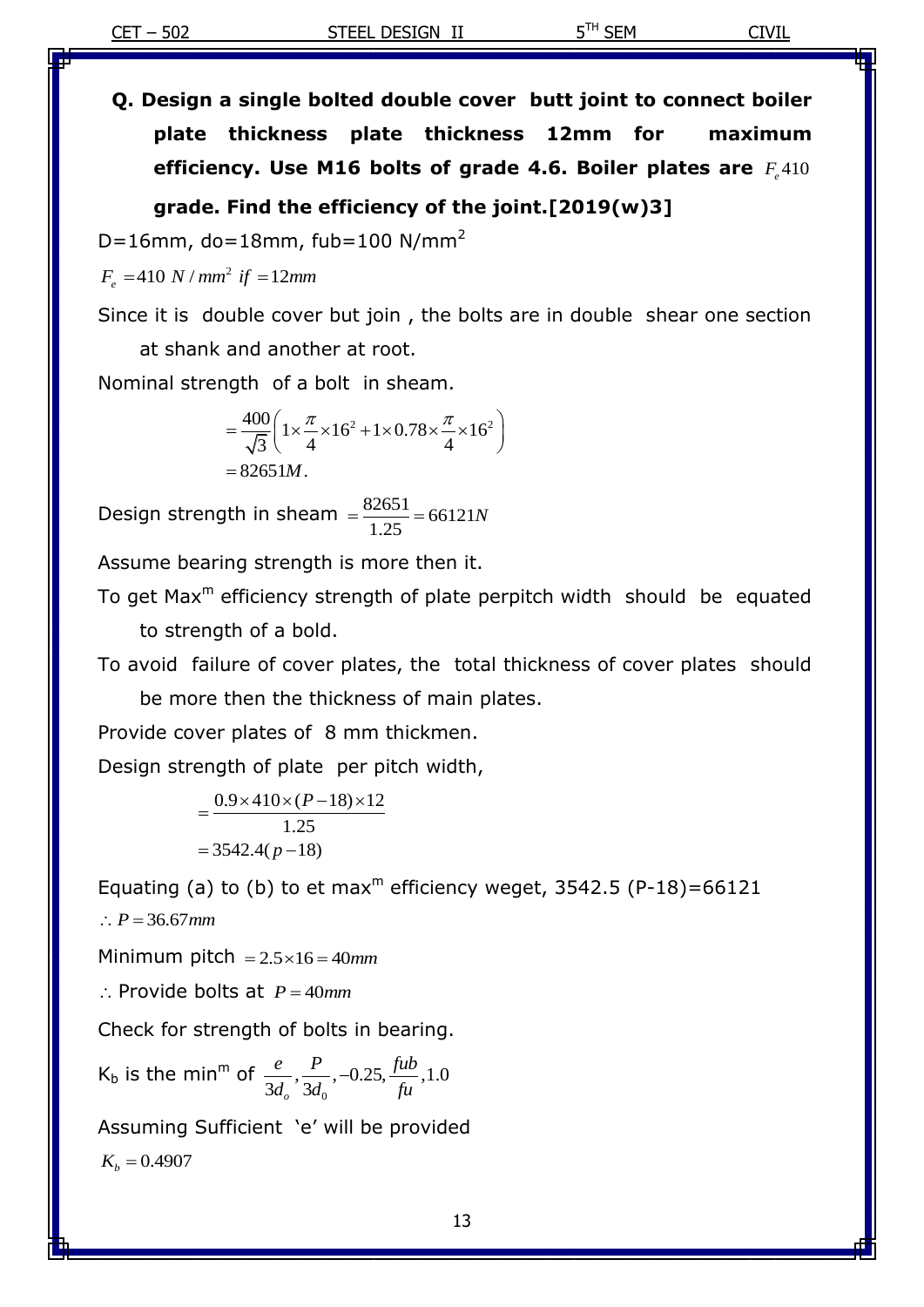Design Strength of bolt in bearing

 $2.5 \times 0.4907 \times 16 \times 12 \times 400$ 1.25  $=$ 

 $= 75372N > 66121N$ 

∴Design Strength of bolt in bearin<br>  $=\frac{2.5 \times 0.4907 \times 16 \times 12 \times 400}{1.25}$ <br>  $= 75372N > 66121N$ <br>
Hence, the assumption that be<br>
design shear is correct.<br>
Since pitch provided is slightly<br>
strength of plate is more tha<br>
∴ Hence, the assumption that bearing strength is more than design shear is correct.

Since pitch provided is slightly more than required from strength of plate is more than the strength of the bolt.

 $\therefore$  Design strength joint per 40mm width=66121N

Design strength of solid plate per 40 mm width

 $\frac{250 \times 40 \times 12}{11} = 109091$ 1.1  $=\frac{250\times40\times12}{11}$  = 109091N

 $\therefore$  Max efficiency of joint  $=\frac{66121}{1000000} \times 100$ 109091  $=\frac{0.0121}{100000} \times 1$ 

 $=60.61%$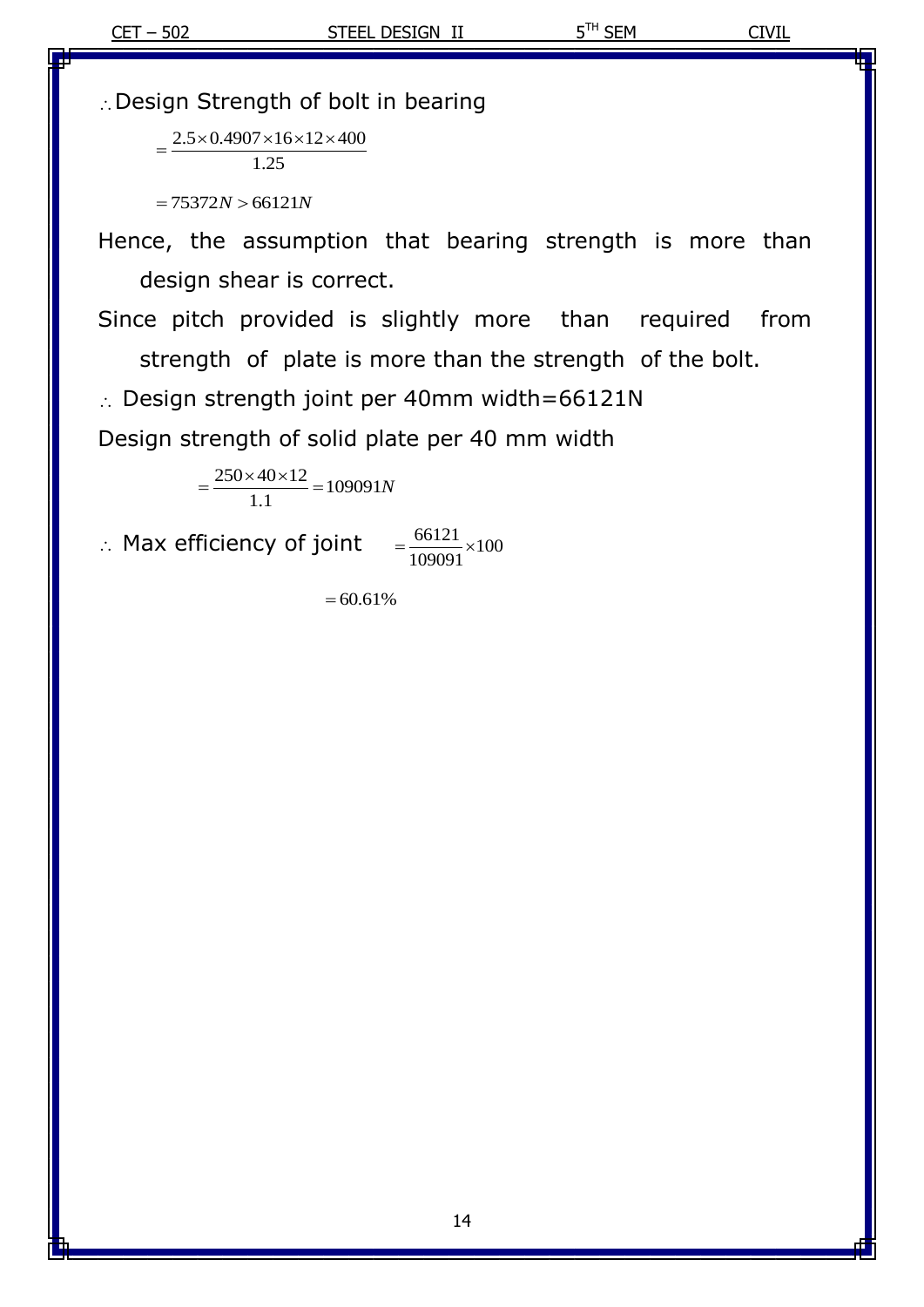# **[CHAPTER : 3]**

- **Q. How is the total tensile reinforcement in a two way reinforced rectangular footing distributed across the resisting section in short direction. [2012(s)**
- **Ans:**For reinforcement in short direction a central band equal to the width of footing shall be market along the length of footing and portion of the reinforcement determined on accordance with the equation given below should be uniformly distributed across the central band.

Reinf orcement in central band width Reinf orcement in central band width  $=$   $\frac{2}{\beta + 1}$  $=$  $\frac{2}{\beta+1}$ 

Where,  $\beta$  = the ratio of the long side to the short side of the footing.

# **Q. Under what condition a blok shear failure is expected in tension member ?**

**Ans:**The block shear failure occurs along a path involving tension on one plane and shear on a perpendicular plane.

**Q.** What will be the bulking class of ISHB 400 @ 907 N/m about z-z and y-y axis ?

**Ans:**The buckling class of ISHB 400 @ 907 N/m about z-z axis will be 18, 15 about y-y axis will be 3.01.

# **Q. Under what condition a block shear failure is excepted in tension member ?**

**Ans:**The block shear failure occurs along a path involving tension on one plane and shear on a perpendicular plane.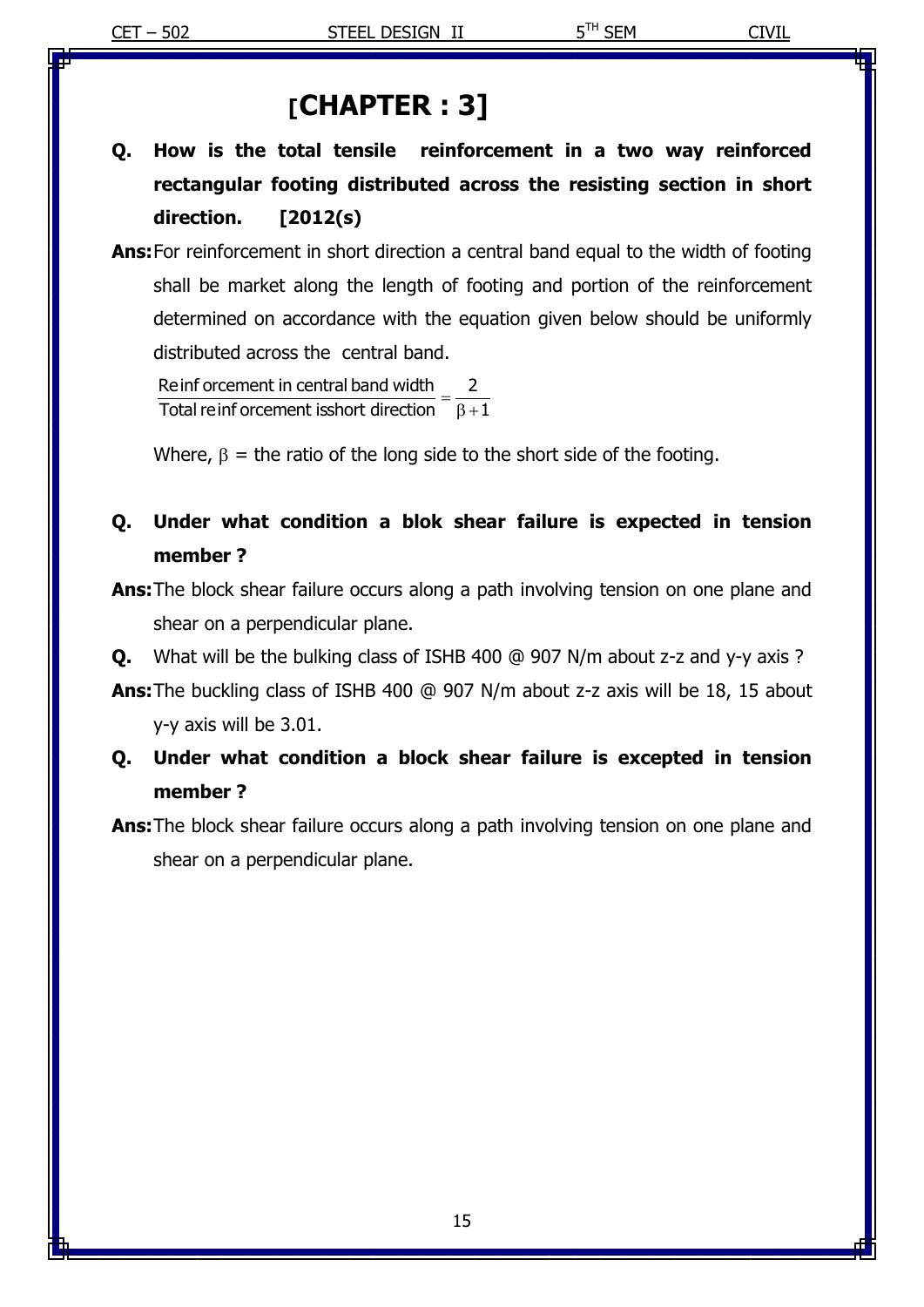#### **Q. Block Shear:- [2019(w), 7(b)]**

Ans:-The block shear failure occurs along a path involving tension one plane and shear on a perpendicular plane. When applied tensile load is increased the fracture strength of the weaker plane is approached. However, this plane does not fail as it is restrained by the stronger plane. The load can still be increased until the fracture strength of the stronger plane is reached. During this time, the weaker plane is yielding . The total strength equals the fracture strength of the stronger plane plus the yield strength of weaker plane. At the connected end, failure of a tension member may occur along a path involving shear along one plane and tension on a perpendicular plane along the fastener. This type of failure is known as block shear failure.

$$
T_{db} = \frac{A_{vg}f_y}{\sqrt{3}r_{no}} + \frac{0.9 A_{tn}f_u}{r_{ne}}
$$

$$
T_{db} = \frac{0.9 A_{vg}f_u}{\sqrt{3}r_{me}} + \frac{A_{tg}f_y}{r_{no}}
$$

# **Q. Explain different modes of failure of tension member? [2019 (w) new, 2 (c)]**

Ans $\odot$ 1) Design strength due to yielding of gross section:-

$$
\mathsf{T}_{\text{dg}} = \frac{A_g F_y}{r_{no}}
$$

Where,  $f_y$  = Yield stress of the material.

 $A_q$ = Gross area if the cross- section.

 $r_{\text{no}}$ =Partial safety factor for failure in tension by yielding= 1.1

2. Design Strength due to rupture of critical section :-

$$
T_{dn} = \frac{od9 \, An \, fu}{r_{me}}
$$

$$
A_n = \Big[b - ndo + \sum \frac{P_{si}^2}{4 g_i}\Big]t
$$

For threaded rods and bolts

$$
T_{dn} = \frac{0.9 \text{ Anfu}}{r_{xe}}
$$

Single angle:- Tdn =  $\frac{0.9 \text{Ancf} u}{r_{me}} + \frac{\beta}{2}$ r

Anc=net area of the connected leg

Ago= gross area of the outstanding leg.

B= 1.4 - 0.076 
$$
\left(\frac{w}{t}\right) \left(\frac{fy}{fu}\right) \left(\frac{bs}{tc}\right) \le \frac{fu r_{no}}{fy me} \ge 0.7
$$

Design strength due to shear Block :-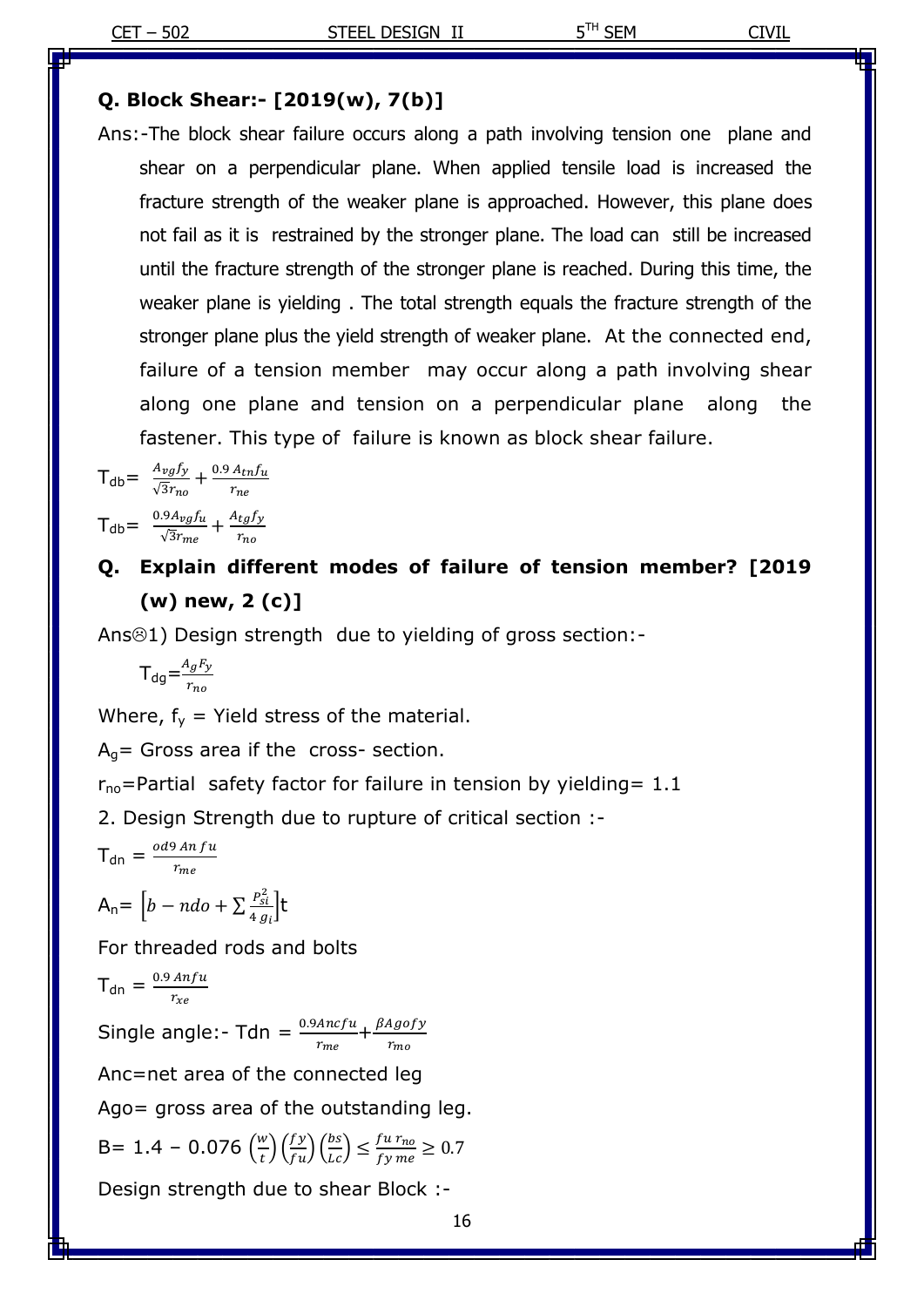$$
T_{db} = \frac{Avgfy}{\sqrt{3}r_{mo}} + \frac{0.9A_{tn}f_u}{r_{me}}
$$

$$
T_{db} = \frac{0.9Avnfu}{\sqrt{3}r_{me}} + \frac{A_{tg}f_y}{r_{mo}}
$$

 **A tie member consists of 2 ISMC 250. The channels are connected on either side of a 12mm thick gusset Plate. Design the selded joint to develop the full strength of the tie. However the overlap is to be limited to 400mm? [2019(W), New 2 (b)]**

Ans:- For ISMC 250, [From steel tables]

Thickness of web  $= 7.1$ mm

Thickness of Flange  $= 14.1$  mm

Sectional area= 3867 mm2

Tensile design strength of each channel  $=\frac{Ag}{1}$ 

$$
=\frac{3867 \times 250}{1.1}
$$

$$
= 878864N
$$

Weld thickness

Min thickness  $=$  3 mm

Max thickness =  $7.1 - 1.5 = 5.6$ mm

Provide S=4mm weld

Throat thickness, t=0.7x4=2.8mm

Strength of weld =  $L_w t \frac{f}{d}$  $\sqrt{3}$  $\mathbf{1}$ r

$$
=L_w \times 2.8 \times \frac{410}{\sqrt{3}} \times \frac{1}{1.25}
$$

Equatin strength of weld to tensile strength of the we get.

$$
L_{w} \times 2.8 \times \frac{410}{\sqrt{3}} \times \frac{1}{1.25} = 878804
$$

 $\therefore$   $L_w$ =1658mm

Since allowable length to 400 +400mm it needs lot weld. The arrangement can be as shown in the fig. With two slots of length 'x' , Then

400+400+(250-2x30)+4x=1658

 $=x=167$ mm

(as 2s length of weld will be in effective at each term)

17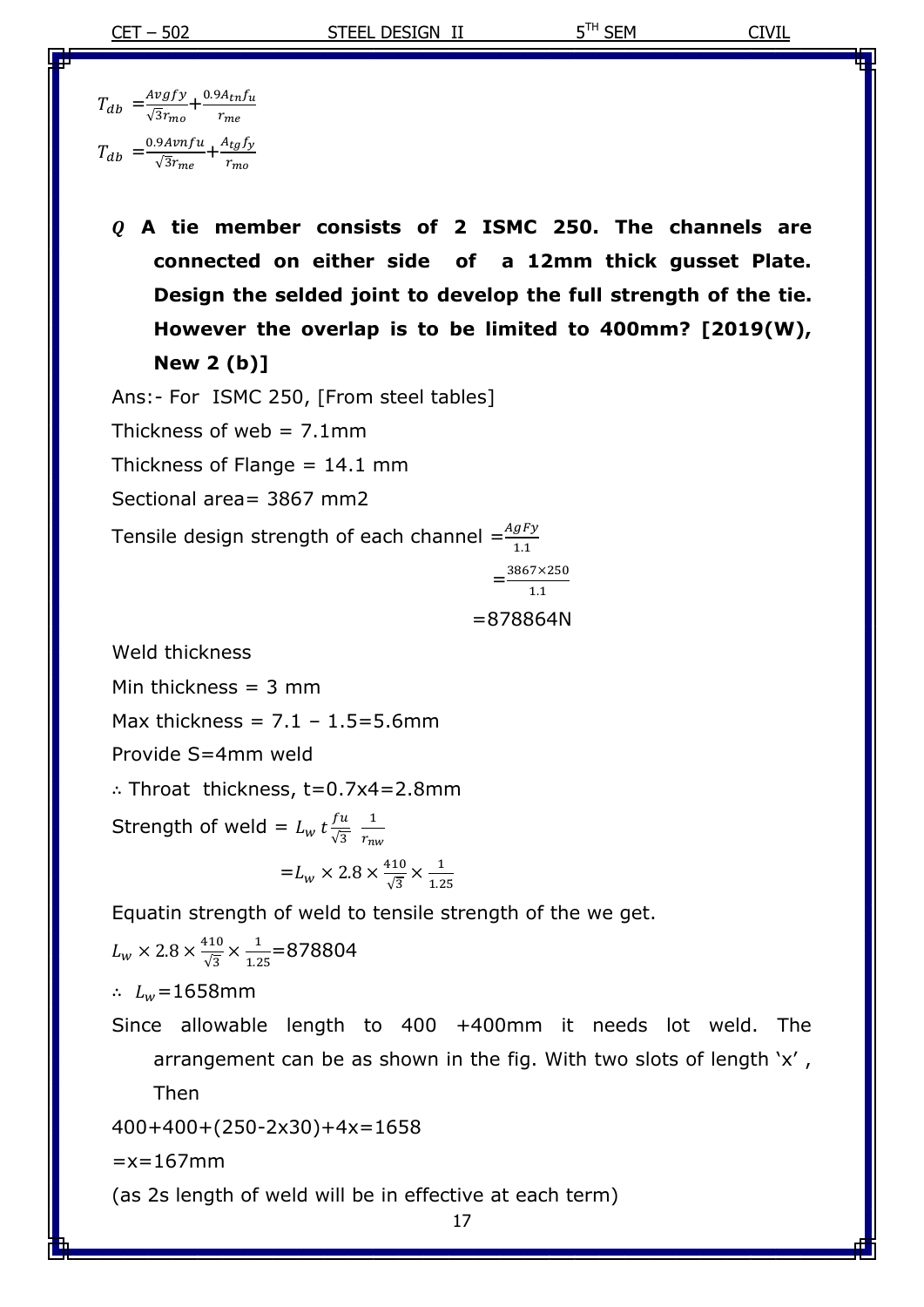Provide x=185mm as shown fig.

**Q. A tension member consists of a flat 100 mm × 8 mm which is connected to a guest plate of 10 mm thick by 2 nos of 16 mm dia bolts as shown in fig below. Determine the strength of the flat against yielding, rapture and block shear. Also determine the maximum load the joint can carry safely. Assume steel of grade Fe410 and heating bolts of property class 4.6 in the field. [ 2015(w),5.c]**



**Ans:**For Fe 410 grade of steel fu = 410 Mpa,  $f_y = 250$  Mpa

Partial safely factor

 $\gamma_{\text{mo}} = 1.1$ ,  $\gamma_{\text{mb}} = 1.25$ 

Tensile strength rule to gross section yielding  
\n
$$
T_{ds} = \frac{Agfy}{\gamma_{mo}} = \frac{2058 \times 250}{1.1} \times 10^{-3} = 467.7 \text{ kN}
$$

Tensile strength due to net section rupture Length of out standing  $log w = 100$ Shear leg width  $b_s = w = 100$  mm Weld length along the direction load  $Lc = 2 \times 100 + 150 = 350$  mm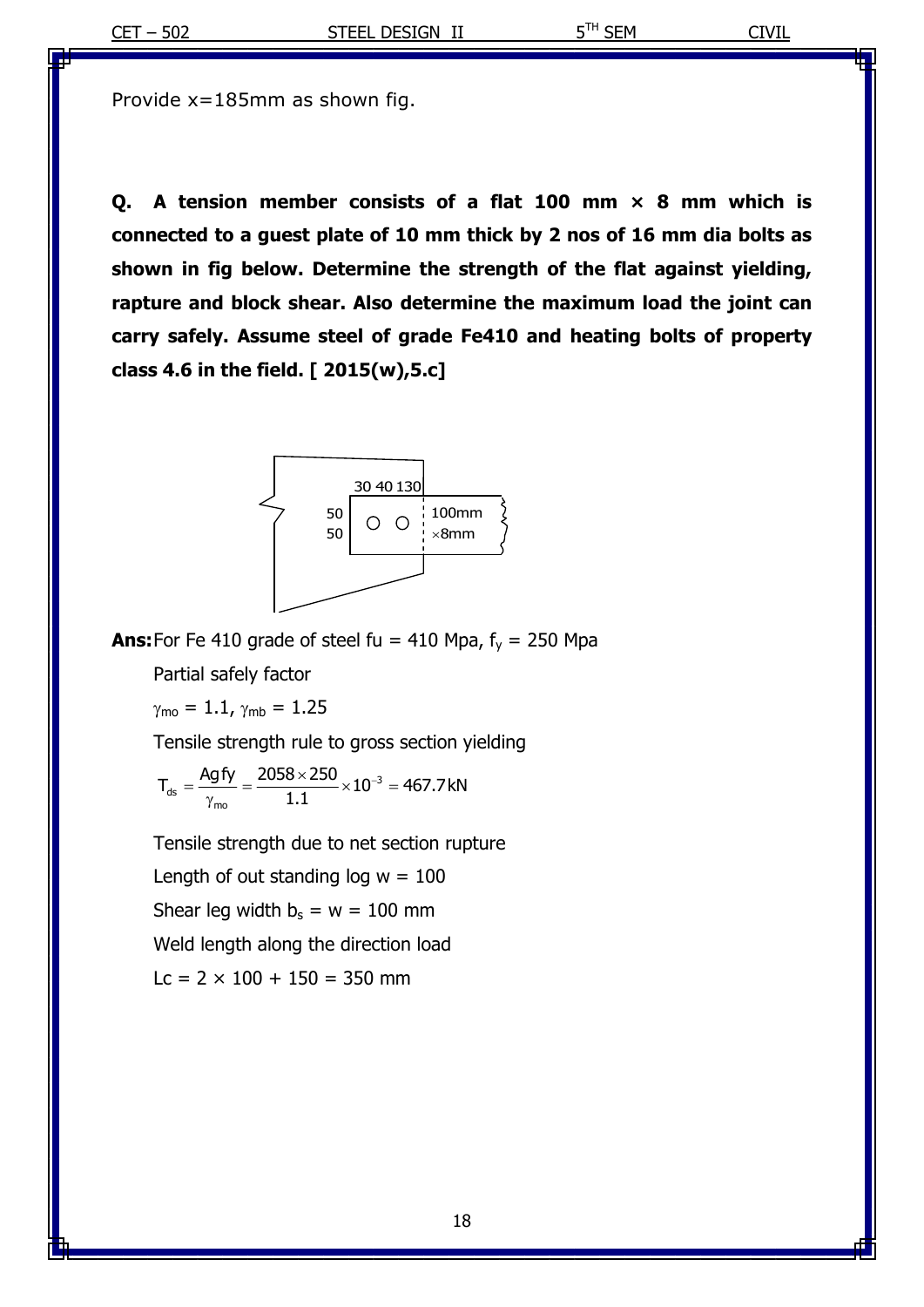$$
\beta = 1.4 - 0.076 \left(\frac{w}{t}\right) \left(\frac{f_g}{f_v}\right) \left(\frac{bs}{lc}\right) \le \left(\frac{f_u}{f_v}\right) \times \frac{\gamma_{mo}}{\gamma_{mb}} \ge 0.7
$$
\n
$$
= 1.4 - 0.076 \times \frac{160}{8} \times \frac{250}{410} = 0.85 \ge 0.7
$$
\nAlso,  $\frac{f_u}{f_v} \times \frac{\gamma_{mo}}{\gamma_{mb}} = \frac{410}{250} \times \frac{1.1}{1.25} = 1.44$   
\nhence,  $\beta = 0.85$   
\nNet area of connected leg  
\n $A_{nc} = \left(100 - \frac{8}{2}\right) \times 8 = 768$  mm<sup>2</sup>  
\nGross area of connected leg  
\n $A_{go} = \left(100 - \frac{8}{2}\right) \times 8 = 768$  mm<sup>2</sup>  
\n $T_{dn} = \frac{0.9 A_{nc} f_u}{r_{mb}} + 0.85 \frac{A_{go} f_y}{r_{mo}} = 0.9 \left[\frac{768 \times 410}{1.25}\right] + 0.85 \left[\frac{768 + 250}{1.1}\right]$ 

$$
\frac{1}{200} = 0.9 \left[ \frac{1.25}{1.25} \right]^{+}
$$
  
= 369.763 kN × 10<sup>-3</sup>

19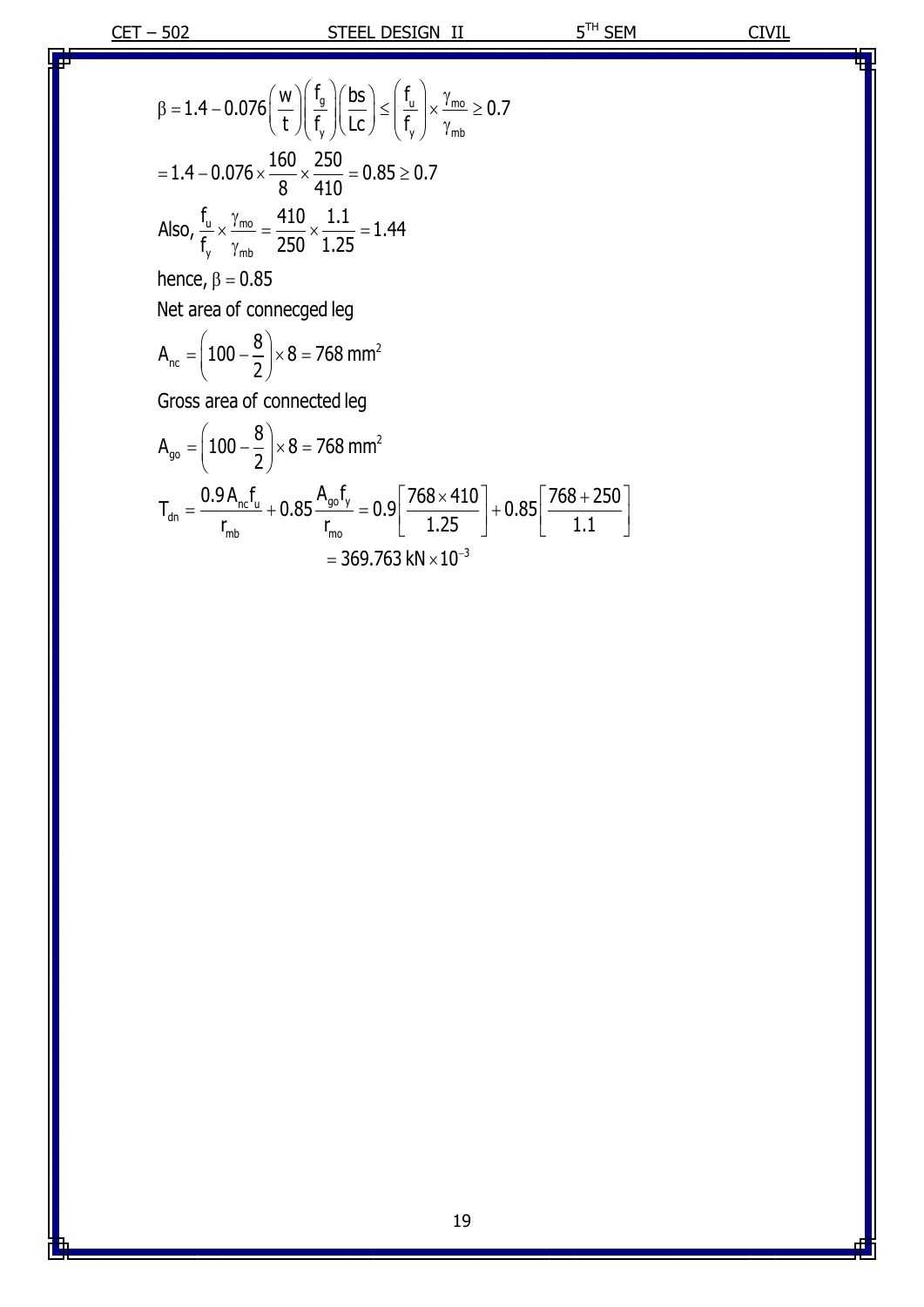# **CHAPTER : 4**

# **[2 Marks Ques]**

# **Q. Name different compression members on the basis of their place of use? [2017(w),1(a)]**

**Ans:**Different compression members on the basis of their place of use are as follows strut, column, boom rafter etc.

#### **Q. What is slenderness ratio? [2018(w),new,3(a)],[2019(w),1(e)]**

**Ans:**Slenderness ratio is the ratio of effective length of compression member to the

approximate radius of gyration of member.

It is denoted by  $\lambda$ 

 $\lambda = 1/r$ , where I = effective length of compression

 $R =$  radius of gyration of member

## **[5 Marks Ques]**

#### **Q. Enumerate the step in design of compression member ?**

**Ans:Step :1** The slenderness ratio for the compression member and value of yield stress for the steel are assumed

|                | <b>Slenderness ratio</b> |
|----------------|--------------------------|
| Rolled section | 70 to 90                 |

For strut 110 to 130

Compression member

Arrying large load 40

**Step 2:** The effective sectional area (A) required for compression member is determined, A  $(P/6<sub>ac</sub>)$ 

Wher  $p =$  Load to be carried by the member

**Step:3** From steel section tables, section for the compression member of the required area is selected.

**Step:4:-** Knowing the geometrical properties of the section, slenderness rato is emputed and allowable axial stress in compression is foud from 15 : 800 – 1984 for the quality of steel assement.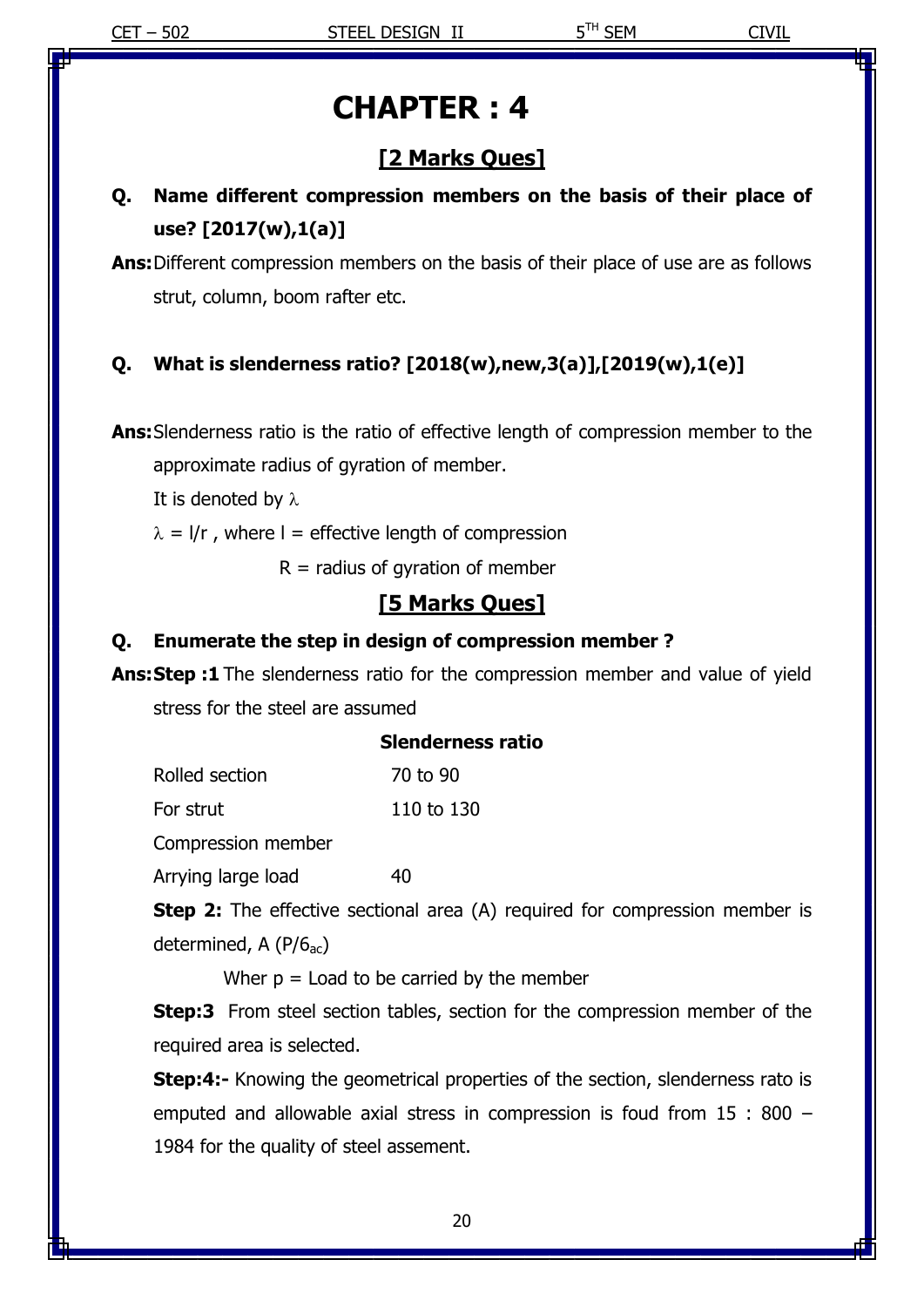**Step: 5:-** The safe load carrying capacity of the compression member is determined

**Q. Design a steel column using channel section only to carry a factored axial load of 350 kN. The column is 3.5 m long and is effectively held in position and restrained against rotation at both the ends. Take f<sup>y</sup> = 250 MPa and assume wind/earthquake actions.[2016(w),7.c].**

**Ans:** $P_u$  = 350 kN, L = 3.5 m (both end fixed),  $f_y$  = 250 MPa, WL/EL = actions

Assuming permissibe design compressive stress 80 MPa.

$$
A_{\text{reqd}} = \frac{350 \times 10^3}{80} = 4375 \text{ mm}^2
$$

Let us try ISMC 300 @ 351.2 N/m having area

 $A = 4564$  mm<sup>2</sup>

$$
\gamma_{\min}=\gamma_{yy}=26.1 \text{ mm},
$$

 $\therefore$   $\gamma_{min} = \gamma_{yy} = 26.1$  mm

For effectively held in position and restrained against rotation at both the ends,

KL =  $0.65$  L =  $0.65 \times 3500$  = 2275 mm

Maximum slenderness ratio  

$$
\lambda_{\text{max}} = \frac{KL}{\gamma_{\text{max}}} = \frac{2275}{26.1} = 87.16 < 250
$$

 $\frac{m_{\text{max}} - m_{\text{max}} - 26.1}{m_{\text{max}} - m_{\text{max}}}$  26.1  $\frac{m_{\text{max}} - m_{\text{max}} - 26.1}{m_{\text{max}} - m_{\text{max}}}$ 

for – channel sec tion, the bucklin  
for 
$$
\frac{KL}{r}
$$
 = 87.16 and f<sub>y</sub> = 250 MPa

Permissible compressive stress, by interpolation, from table 9 (c)  

$$
f_d = 121 + \frac{136 - 121}{20 - 80} (90 - 87016) = 125.26 MPa
$$

Design strength  $P_d = Af_{ed} = 4564 \times 125.26$ 

 $= 571687$  N = 571.69 kN > 350 kN  $\Rightarrow$  safe

#### **Check for limiting thickness:**

$$
\in=\sqrt{\frac{250}{f_{_{y}}}}=\sqrt{\frac{250}{250}}=1
$$

From steel table, h = 300 mm,  $b_f = 90$  mm,  $t_f = 13.6$  mm,  $t_w = 7.6$  mm,  $R_1 =$ 13.0 mm.

Here  $b = 100$  mm,  $d = h - 2 (t_f + R_1)$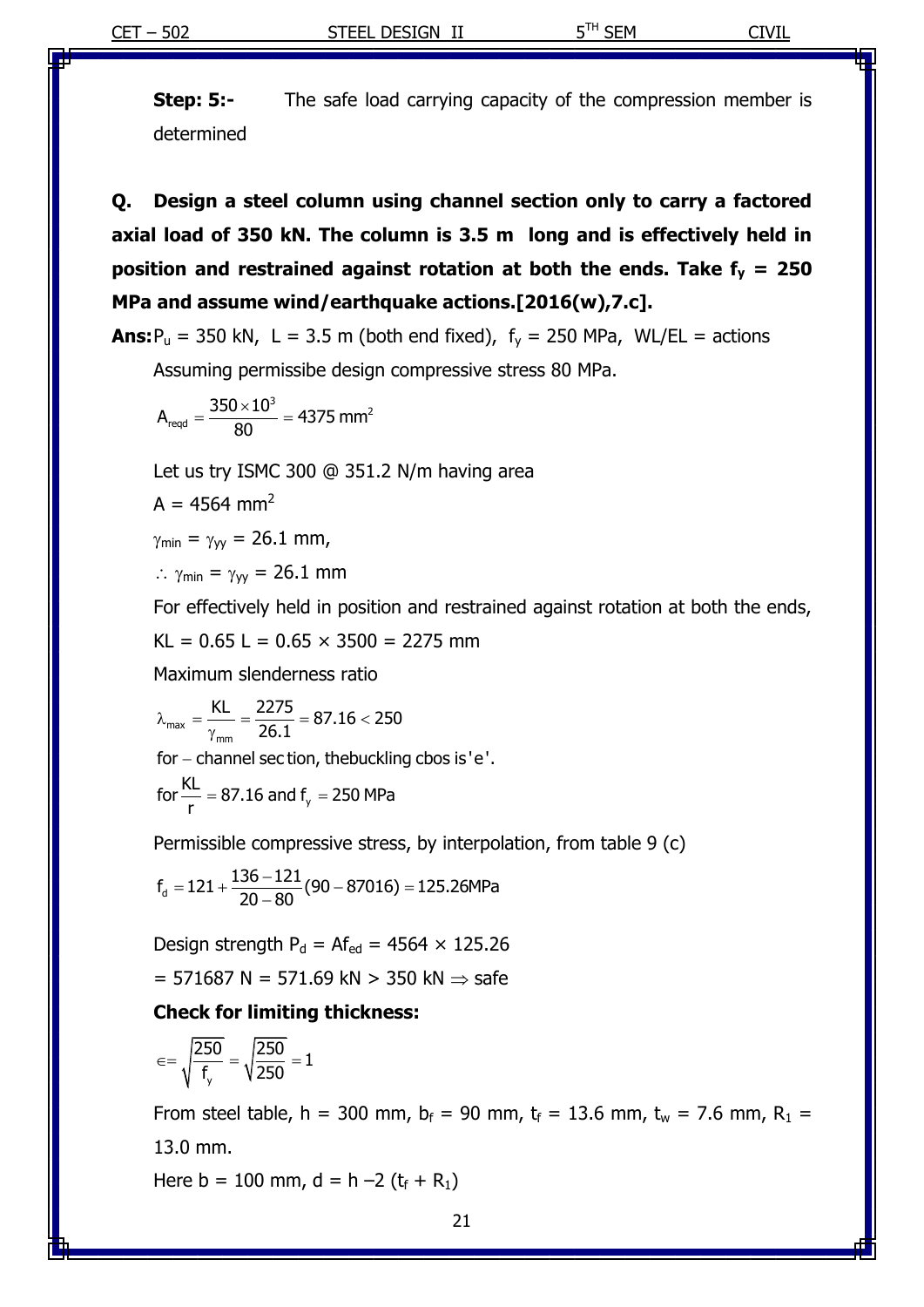$= 300 - 2 (13.6 + 13.0) = 246.8$  mm

For channel section

1 of the change second is

\n
$$
\frac{b}{t_f} = \frac{100}{13.6} = 7.35 < 15.7E = 15.7 \times 1 = 15.7
$$
\nTable - 2

\n2. Determine the axial load capacity of the column ISHB300@577

**N/m if the length of column is 3m and it's both end pinned? [2019 (w) 2(d)]**

And:- for rolled steel sections

$$
Fy = 250 \text{ N/mm}^2
$$
,  $Fu = 410 \text{ N/mm}^2$  and  $E = 2 \times 10^5 \text{ N/mm}^2$ 

For both end pinred columns,

 $KL=L=3m$ 

For ISHB 300 @ 577 N/M

h=300mm,  $b_f$ = 250mm,  $t_f$ =10.6mm,  $A_e$ =A= 74B4mm<sup>2</sup>

$$
\therefore \quad \frac{h}{b_f} \quad = 1.2 \text{ and } t_f < 40 \text{ mm}
$$

Hence according to table – 10 in Is-800

It fails under buckling class 'b' for buckling about Z-z axis and under

class 'i' for buckling about y-y axis. From steel table

 $R_{min} = r_{vv} = 54.1$ mm

$$
\therefore f_{cc} = \frac{\pi^2 E}{\left(\frac{KL}{r}\right)^2} = \frac{\pi^2 \times 2 \times 10^5}{\left(\frac{KL}{r}\right)^2} = \frac{\pi^2 \times 2 \times 10^5}{\left(\frac{300}{54.1}\right)^2} = 641.92 \text{ N/mm}^2
$$

Non-dimension alised effective 8lenderness ratio

$$
\lambda = \sqrt{\frac{f_y}{f_{cc}}} = \sqrt{\frac{250}{641.92}} = 0.624
$$

For bucking class b,

For **DuckING Class D**,  
\n
$$
\therefore \phi = 0.5 \Big[ 1 + \alpha (\lambda - 0.2) + \lambda^2 \Big]
$$
\n
$$
\alpha = 0.34 \qquad = 0.5 \Big[ 1 + 0.34(0.624 - 0.2) + 0.624^2 \Big]
$$
\n
$$
= 0.767
$$

$$
\therefore f_{cd} = \frac{f_y / r_{no}}{\phi + (\phi^2 - \lambda^2)^{0.5}}
$$
  
=  $\frac{250 / 1.1}{0.767} + (0.767^2 - 0.624^2)^{0.5}$   
= 187.36*N* / *mm*<sup>2</sup>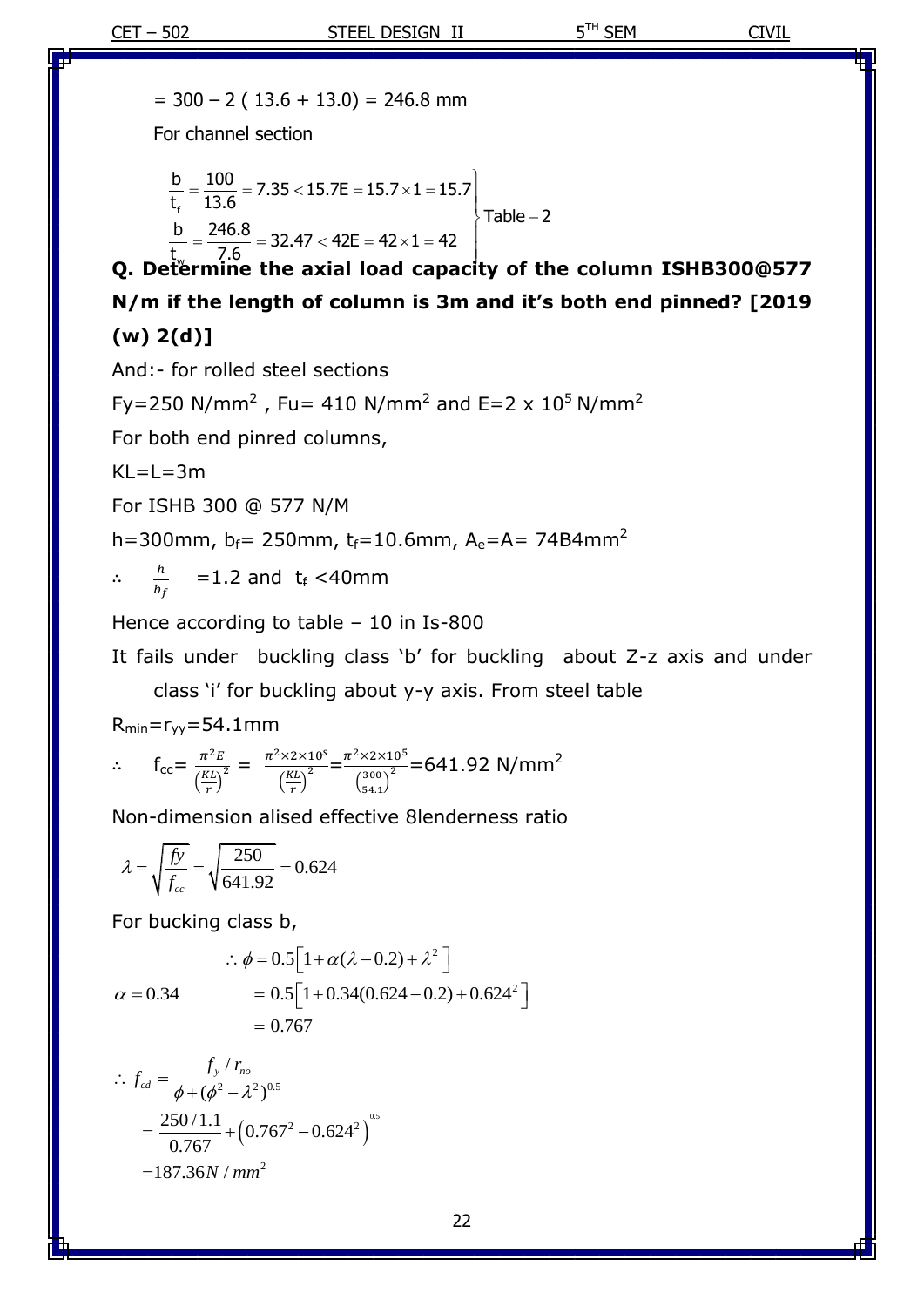$\therefore$  Strength of column,

$$
P_d = A_c F_{cd}
$$
  
= 7484×187.36  
= 1402237*N*  
= 1402.237*KN*  
∴ Working load =  $\frac{1402.237}{1.5}$  = 934.823*kn*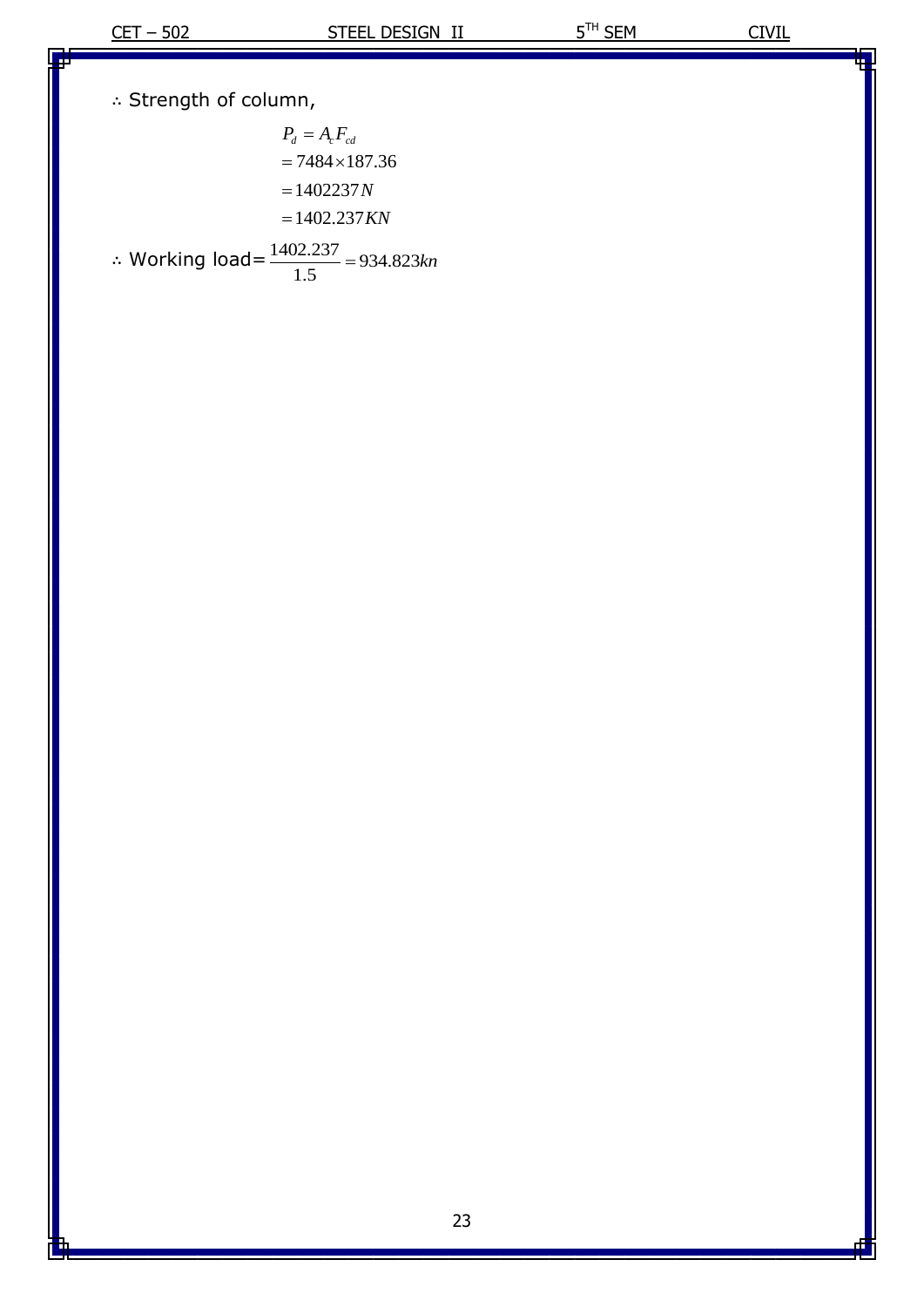# **CHAPTER:5**

# **[2 Marks Ques]**

#### **Q. What do you provide cleat angle in column base? [ 2015(w),1d]**

**Ans:** The column is directly connected to the plate through cleat angles. The load is transferred to the base through bearing and cleat angle.

# **Q. Distinguish between slab base and gusseted base for steel columns? [2016(w),3.c]**

**Ans:Slab base**: When the column is subjected to only direct loads the base can be designed by assuming a uniform bearing pressure from below for small loads a steel plat alone, shop welded to the column can be used to transmit the loads to the concrete pedestal such base plate is called slab base.

**Gusset base** : when the load on the column section is too large or when the axial law is accompanied by bending moments, usually a gusset base is provided. It concerts of a base plate, two gusset plates and two gusset angles when bolted connections are made. In case welded connections are used gusset angles will not required.

#### **Q. Write design for axially loaded steel columns? [2016(s) 1-e]**

**Ans:** Avg axial stress  $6ac = P/A \Rightarrow P = 6<sub>ac</sub> \times A$ 

 $P_a$  = allowable load

 $A = cross - sectional area of the column.$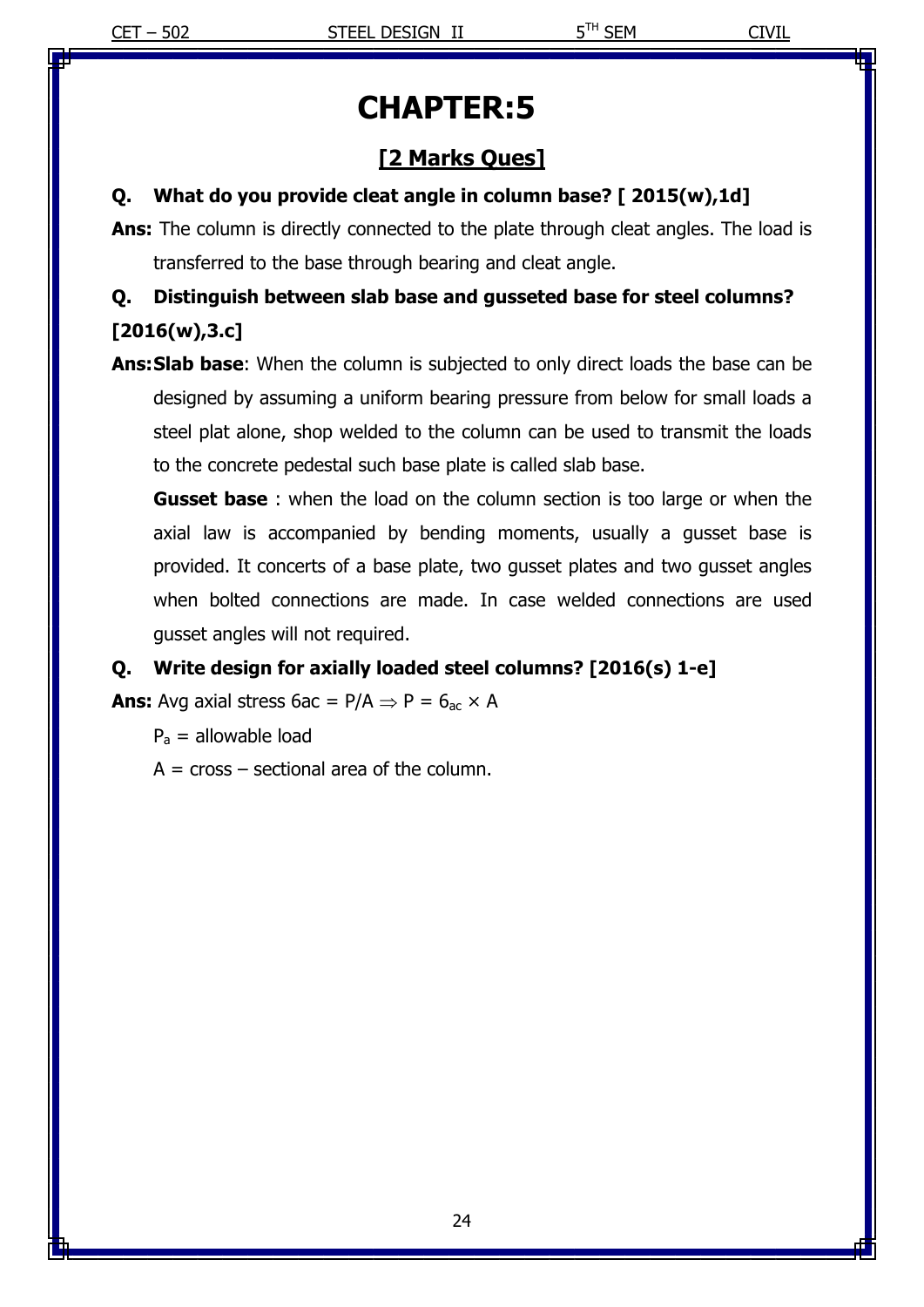## **[5 Marks Ques]**

**Q. Design a suitable slab base for a column section ISHB 200 @ 365.9 N/m supporting an axial load of 400 kN. The base plat is to rest on a concrete pedestral ofM20 grade? [ 2018(w),4.c]**

**Ans:**Data given.

Column section = ISHB 200  $@$  365.9 N/m

Axial load  $=$  400 kN

Assume, allowable pressure entensity ( $\sigma c$ ) = 4N/mm<sup>2</sup>

Bending stress ( $\sigma s$ ) = 18 N/mm<sup>2</sup>

**Step : 1** Load = 400 kN

 ${\sf A_{req}}$  = (400  $\times$   $10^3$ )/4 = 100000 mm<sup>2</sup>

 $L_B = 350$  mm,  $B_B = 300$  mm

 $A_{\text{pro}} = 350 \times 300 = 105000 \text{ mm}^2$ 

**Step : 2** Upward pressure  $=$   $\frac{\text{Load}}{\text{A}} = \frac{400 \times 10^3}{250 \times 200} = 3.8 \text{ N/mm}^2$ c  $\frac{\text{Load}}{\text{A}_{\text{pro}}} = \frac{400 \times 10^3}{350 \times 300} = 3.8 \text{ N / mm}$  $=\frac{\text{Load}}{\text{A}_{\text{pro}}} = \frac{400 \times 10^3}{350 \times 300} = 3.8 \text{ N/mm}^2 < \sigma_c$ 

**Step:3** Thickness of base plate

$$
T_a = \sqrt{\frac{3w}{\sigma s} \times \frac{a^2 - b^2}{4}}
$$

 $A =$  greater projection beyond the column face

$$
= \frac{L_B - D_f}{2} = \frac{350 - 200}{2} = 75 \text{ mm}
$$

 $B =$  smaller projection beyond the column face

$$
= \frac{B_B - D_f}{2} = \frac{300 - 200}{2} = 50 \text{ mm}
$$

$$
T_B = \sqrt{\frac{3 \times 3.8}{185} \times \left(75^2 - \frac{50^2}{4}\right)} = 17.55 \text{ mm} \square 40 \text{ mm}
$$

Size of the base plate =  $350$  mm  $\times$  300 mm Thickness of the base plat  $= 40$  mm Use  $150 \times 150 \times 8$  mm cleat angle.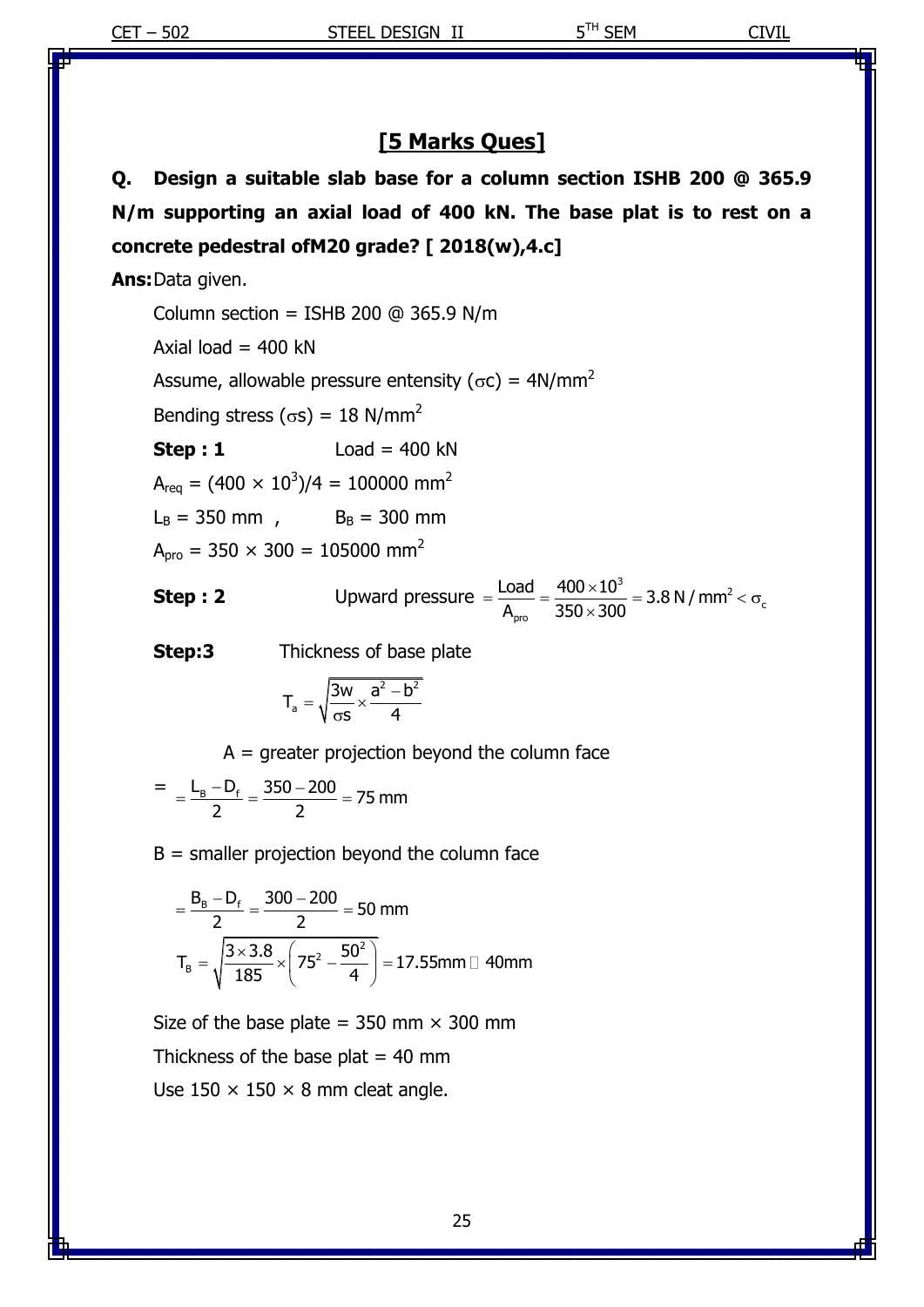#### **Q. Web crippling and web buckling ? [2019 (w), 7(a)]**

- Ans: Web Crippling :- Near the support web of the beam may cripple due to lack of bearing capacity. The crippling occurs at the root of the radius.
- Web buckling:- Certain portion of beam at support acts as column to transfer the load from beam to the support. Hence under this compressive force the web may buckle. This may happen under a counteracted load on the beam also. The load dispersion angle may be takne as is.

**Q. Design a slab base for a colum ISHB 300 @ 577 carrying an axial factor load of 1000KN. M 20 concrete is used for the foundation. Provide welded connection between column and base plate [2019 (W) 2 (e)]**

Ans:- Bearing strength of concrete

 $= 9 N / mm^2$ 0.45 *fck*  $= 0.45 \times 20$ 

Factored load  $F_u = 1000Kn$ 

 $\therefore$  Area of base plate required  $1000 \times 10^{3}$ 9  $=\frac{1000\times}{2}$ 

 $=111111$ *mm*<sup>2</sup>

Provide 360 x310 size Plate

Area Provided =  $360 \times 310 = 111600$ mm<sup>2</sup>

$$
Pressure \frac{1000 \times 10^3}{111600} = 8.96N / mm^2
$$

Projections are  $a = \frac{360 - 300}{2} = 30$  $a = \frac{360 - 300}{2} = 30$ mm

$$
b = \frac{310 - 250}{2} = 30 \text{mm}
$$

$$
\therefore t_s = \left[ \frac{2.5 \times 8.96 \times (30^2 - 0.3 \times 30^2) \times 1.1}{250} \right]^{0.5}
$$

7.88*mm*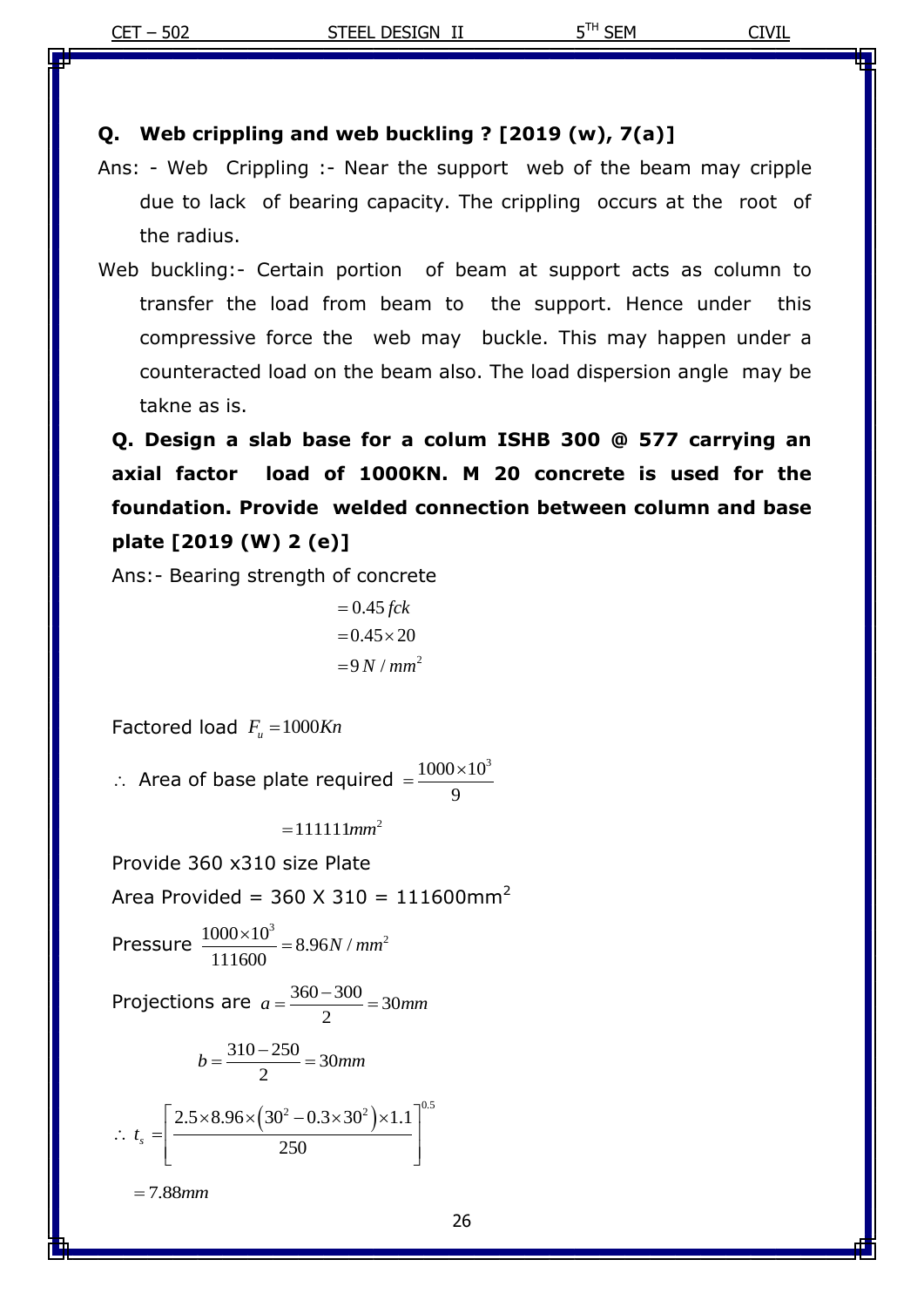Thickness of flange of IsHB300 @ 577 N/m is 10.6mm

Provide 12mm thick plate.

Connecting 360x310x12m Plate to concrete foundations Use 4 bots of 20mm diameter 300mm long to another the plate

Total length available for welding

 $= 2 \times [250 + 250 - 7.6 + 300 - 2 \times 10.6]$ 1542.4*mm*

Strength of weld  $=$   $\frac{410}{\sqrt{3}} \times \frac{1}{1.25} = 189.37 N / mm^2$ 

Let 'S' be the size of weld. The effective area of weld  $=0.7$  S Le

Where  $Le =$  effective length

 $\therefore$  The design condition is 0.7 SLLe × 189.37 = 1000 × 10<sup>3</sup>  $0.7$ *SLLe* × 189.37 =  $1000 \times 10^3$ 

 $SL<sub>e</sub> = 7543.8$ 

Using 6 mm weld,  $L_e = 1257$ mm

After deducting for end return of the weld at the rate fo twice the size of

the weld at each end

Available effective length

1542.4 2 6 . *No ofreturns*  $= 1542.4 - 2 \times 6 \times 12$  $-1398.4 > 1257$  mm

Hence 6mm weld is adequate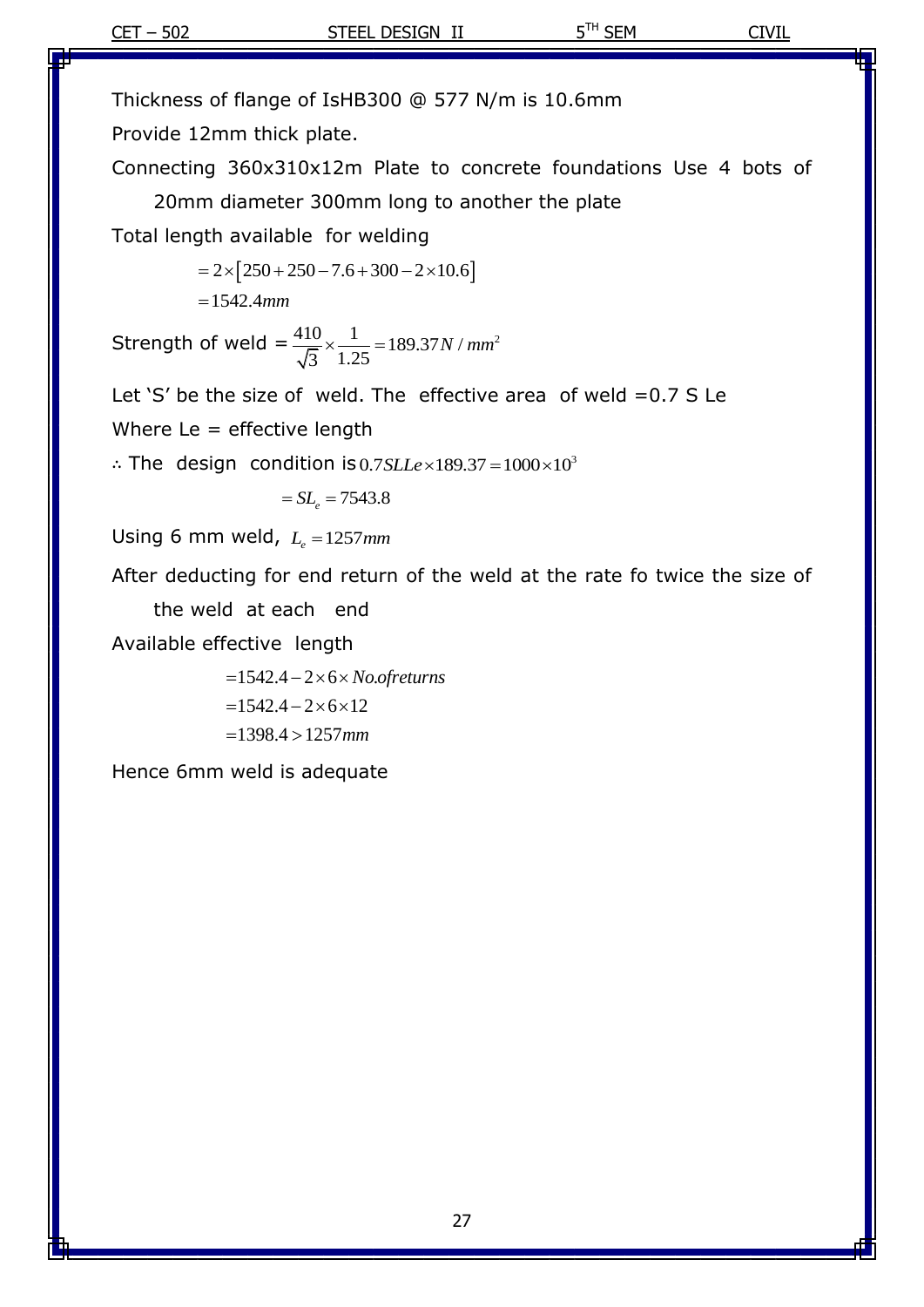## **[7 Marks Ques]**

**Q. Design a slab base for a column ISHB 450 @ 855.4 N/m to carry an axial factored load of 900 kN. M30 concrete is used for the foundation. Provide welded connection between column and base plate.**

#### **[ 2018(w),6.c]**

**Ans:**Assume steel of grade Fe 410

For Fe 410 mpa,  $F_v = 250$  mPa

For  $M_{30}$  grade of concrete

Bearing strength of concrete =  $0.45 f_{ck}$ 

 $= 0.45 \times 30 = 13.5$  N/mm<sup>2</sup>

Partial safety factor  $\gamma_{\text{mo}} = 1.1$ 

$$
\gamma_{\text{mw}}=1.25
$$

Properties of ISHB 450 @ 855.4 N/m

Thickness of flange,  $t_f = 13.7$  mm, Thickness of web,  $t_w = 9.8$  mm

Depth of section,  $D = 450$  mm, Width of flange,  $b_f = 250$  mm

Required area of slab base,  $A = \frac{1500 \times 10^3}{10.55}$ 13.5  $=\frac{1500\times}{120}$ 

 $=111111.1$  mm<sup>2</sup> = 0.111 m<sup>2</sup>

Let us provide a square base plate

Side of base plat  $= L = B = \sqrt{0.111}$ 

 $= 0.333$  m  $\simeq 420$  mm

Provide a base plate  $420 \times 420$  mm in size.

The bearing pressure of concrete.

 $\sigma_s = \sqrt{2.5w(a^2 - 0.3b^2)\frac{y_{\text{mo}}}{\epsilon}}$ 3  $2 < 13.5$  N / mm<sup>2</sup> The bearing pressure of concrete.<br>  $w = \frac{P}{A_1} = \frac{1500 \times 10^3}{420 \times 420} = 8.50 \text{ N/mm}^2 < 13.5 \text{ N/mm}$ Thickness of slab base,<br>  $t_s = \sqrt{2.5w(a^2 - 0.3b^2)\frac{y_{\text{mo}}}{f_y}}}$  =  $\sqrt{2.5 \times 8.50 \times 715.5 \times \frac{1.10}{250}}$ Which is all right<br>The greater projection a =  $\frac{420-250}{2}$  = 85mm  $\frac{P}{A_1} = \frac{1500 \times 10^3}{420 \times 420}$  $w = \frac{P}{A_1} = \frac{1500 \times 10^3}{420 \times 420} = 8.50 \text{ N / mm}^2 <$ <br>Which is all right The greater projection a =  $\frac{420 - 250}{2}$  = 85mm<br>The smaler projection, b =  $\frac{450 - 420}{2}$  = 15mm 2 The smaler projection, b =  $\frac{450}{2}$ <br>Thickness of slab base,  $\sqrt{\frac{r_{\text{mo}}}{f_y}}$  =  $\sqrt{2.5 \times 8.50 \times 715.5 \times \frac{1.10}{250}}$  $=$   $\sqrt{2.5}$ w $(a^2 -$ <br>25.86 = 28mm e bearing pressure or cor<br>=  $\frac{P}{A_1} = \frac{1500 \times 10^3}{420 \times 420} = 8.50 N$  $=\frac{2}{2}$  = 85mm<br>=  $\frac{450 - 420}{2}$  = 15mm ickness of slab base,<br>=  $\sqrt{2.5w(a^2 - 0.3b^2)\frac{y_{\text{mo}}}{f}}$  =  $\sqrt{2.5 \times 8.50 \times 715.5 \times \frac{1.10}{250}}$  $t_s = \sqrt{2.5}$ w $(a^2 - 0.3b^2) \frac{7 \text{ m o}}{f_y}$ <br>= 25.86 = 28mm < 13.7 mm  $V = 25.86 = 28$ mm < 13.7 mm<br>
L<sub>a</sub> = 2 × 250 + 2 × (250 – 9.8) + 2 × (450 – 2 × 13.7)  $= 25.86 = 28$ mm < 13.7 mm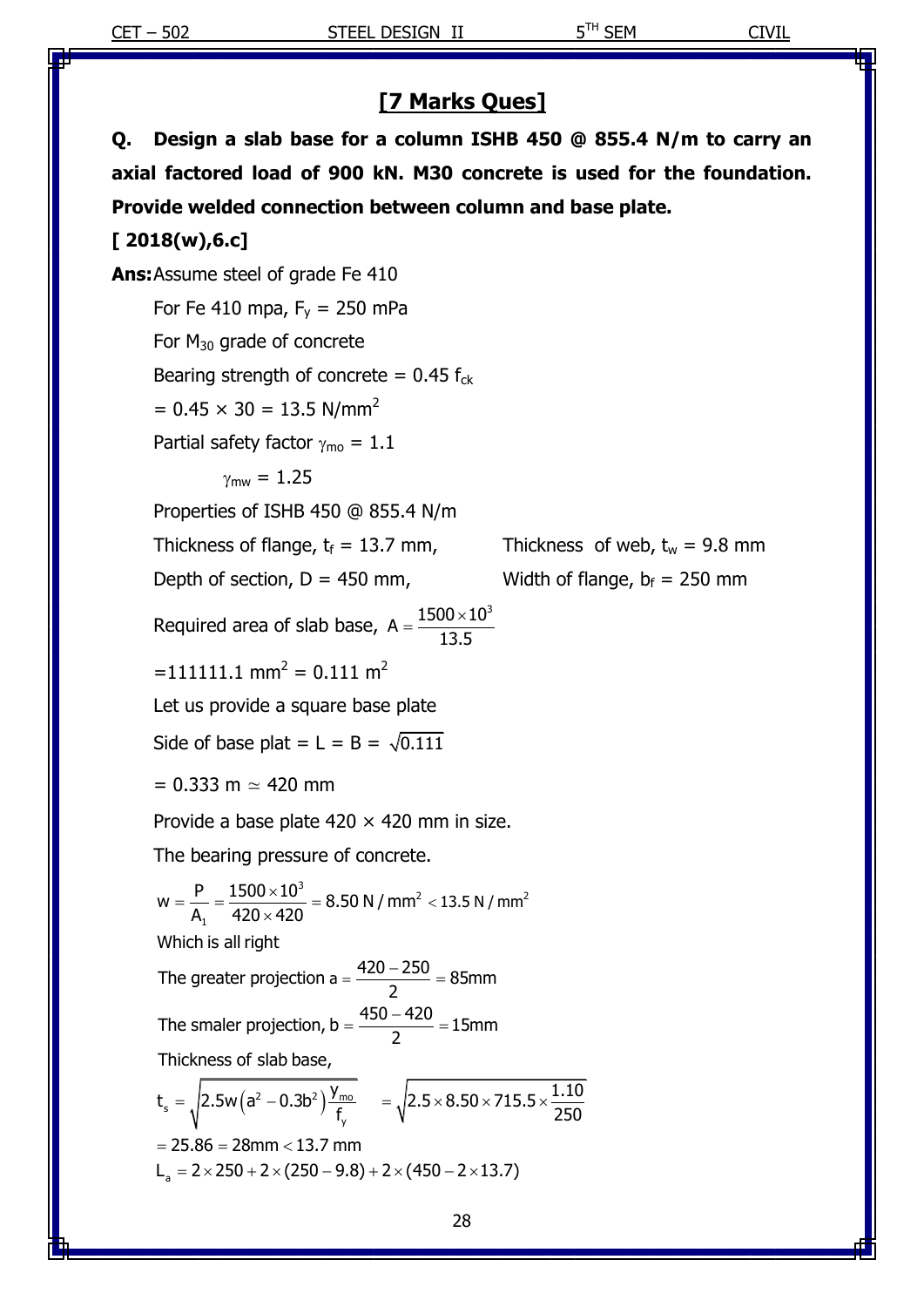$=500 + 480.4 + 845.2 = 1825.6$  mm Number of total end returns = 12 Effective length that can be provided  $= 1825.6 - 12 (2 \times 8) = 1633.6$  mm Size of weld  $= 8$  mm Throat thickness,  $t_1 = 0.78 \times 8 = 56$  mm Strength of weld/mm length.

**Q. Determine the plastic section modulus of a T section having flange width 150 mm, flange thickness 16 mm, depth of web 150 mm and width of web 12 mm.[2018(w)new,4(b)].**

**Ans:** Total area  $A' = 150 \times 16 + 150 \times 12$ 

= 4200 mm<sup>2</sup> and A/2 = 2100 mm<sup>2</sup>

Flange area =  $150 \times 16 = 2400$  mm<sup>2</sup>

Hence the neutral axis lies inside the flange and let it be at a distance y from  $-150$ the top of the flange.

∴ 150  $\times$  y = 2100 or y = 14 mm

$$
\therefore Z_p = A_c Z_c + A_t . Z_t
$$

$$
= 150 \times 14 \times 7 + 150 \times 2 \times 1 + 150 \times 1
$$

 $= 14700 + 300 + 138600 = 153600$  mm<sup>3</sup>



**Q. Design a simply supported beam of span 1.5 m carrying a concentrated load of 300 kN at mid span. Width of support is 200 mm. Consider f<sup>y</sup> = 250 N/mm<sup>2</sup> ?[2019(w)5].**

**Ans:**For  $F_e$  410 grade of steel,  $f_v$  = 250 MPa.

Maximum bending moment

L

$$
M_s = \frac{w1}{4} = \frac{300 \times 1.5}{4} = 112.5 \text{ kNm}
$$
  
Maximum shear force  
=  $V_s = \frac{wl}{2} = \frac{300 \times 1.5}{2} = 225 \text{ kN}$   
Required modulus of section,  $Z_{\text{cct}} = \frac{M_s}{f_{\text{abc,t}}}$   
=  $\frac{112.5 \times 10^6}{2} = 681818 \text{ mm}^3$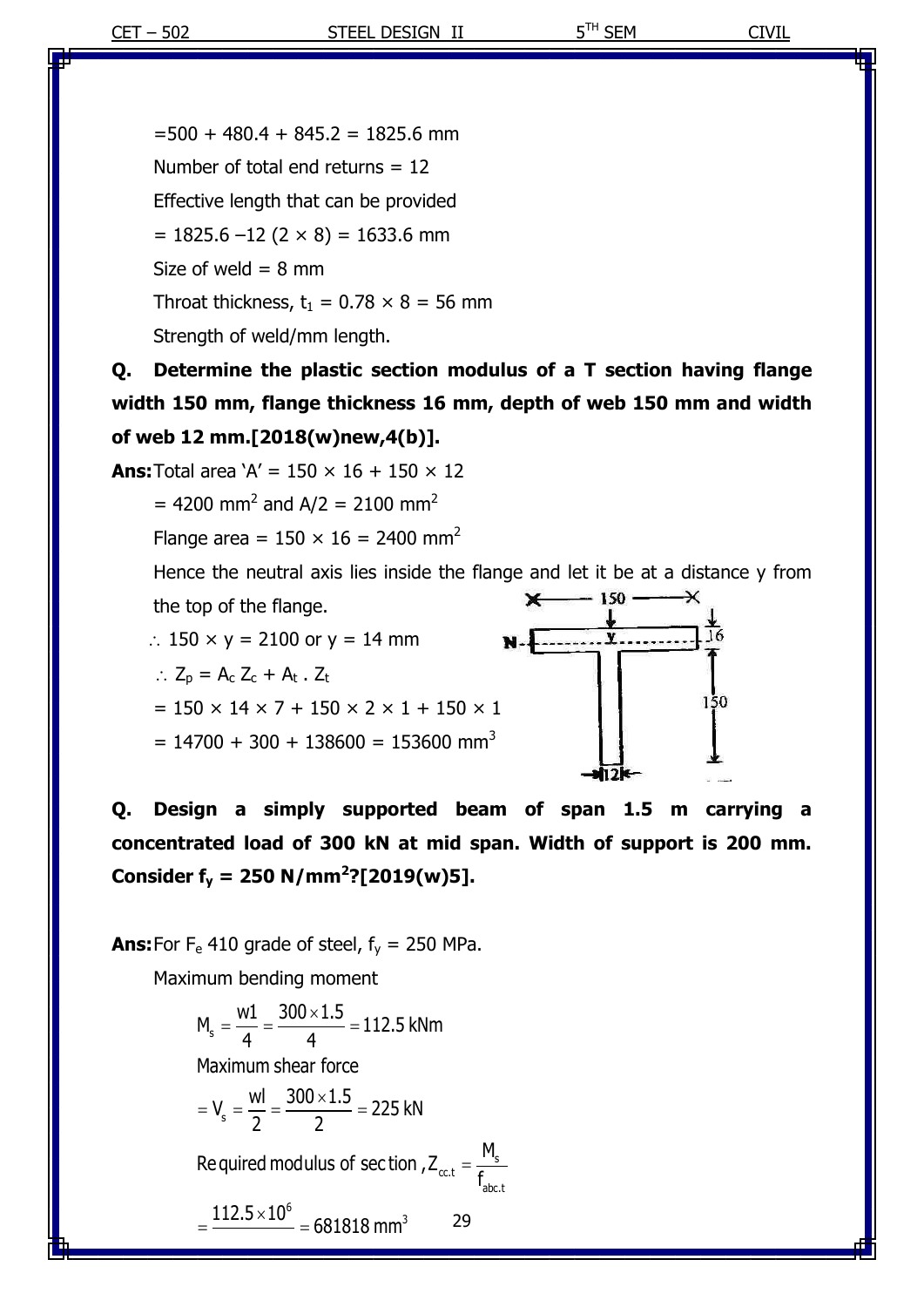Let us try ISLB 200 2 199.2 N/m. The relevant properties of the section are Depth of section,  $h = 200$  mm Width of flange,  $b_f = 100$  mm Thickness of flange,  $t_f$  = 7.3 mm Thickness of web,  $t_w = 5.4$  mm Moment of inertia,  $I_z = 1696.6 \times 10^4$ Section modulus,  $Z_{ez} = 169.7 \times 10^3$  mm<sup>3</sup> Radius of web  $d = h - 2 (t_f + R_1)$  $= 200 -2 \times (7.3 + 9.5) = 166.4$  mm Check for section classification Hence, the section is plastic. The permissible bending stress,  $f_{abc,t} = 0.66 f_y$ And permissible shear stress,  $Z_{ab} = 0.4$  f<sub>y</sub> Check for bending y T<sub>y</sub>  $y \ge 50$ <br>outs tant of flange, b =  $\frac{b_f}{2} = \frac{100}{2} = 50$ mm outs tan t of flange, b =<br>  $\frac{b}{t_{\text{f}}} = \frac{50}{7.3} = 6.849 < 9.4$  $\frac{d}{t_{\text{r}}} = \frac{166.45}{5.4} = 30.81 < 84$  $\frac{250}{250} = \sqrt{\frac{250}{250}} = 1.0$  $\varepsilon = \frac{\sqrt{250}}{f_y} = \sqrt{\frac{250}{250}} = 1.0$ Check for bending<br> $f_{bc,t} = \frac{M_s}{Z_{ec}} = \frac{112.5 \times 10^6}{169.7 \times 10^3} = 662.9 / mm^2$  $\times$ CK for bending<br>=  $\frac{M_s}{Z_{er}} = \frac{112.5 \times 10^6}{169.7 \times 10^3} = 662.9$ 

Check for shear<br>  $t_b = \frac{V_s}{A_v} = \frac{225 \times 10^3}{200 \times 5.4} = 208.33$  N / mm<sup>2</sup>  $n_{bc,t} = \frac{1}{Z_{ec}} = \frac{1}{1}$ <br>which is safe which is safe<br>Check for shear  $\mathsf{L}_{\mathsf{b}} = \overline{\mathsf{A}_{\mathsf{v}}} = \overline{200}$ <br>which is right  $\times$ eck for snear<br>=  $\frac{V_s}{A_v} = \frac{225 \times 10^3}{200 \times 5.4} = 208.5$ 

which is right<br>Check for deflection

Check for deflection  
\n
$$
\delta_{\text{allowable}} = \frac{S_{\text{pm}}}{300} = \frac{1.5 \times 10^3}{300} = 7 \text{mm}
$$
\n
$$
\delta_{\text{cal}} = \frac{1}{48} \frac{\text{wl}^3}{\text{EI}} = \frac{1}{48} \times \frac{300 \times 10^3 \times (1.5 \times 10^3)}{2 \times 10^5 \times 1696.6 \times 10^4}
$$
\n= 6.21 < 7 mm  
\nwhich is all right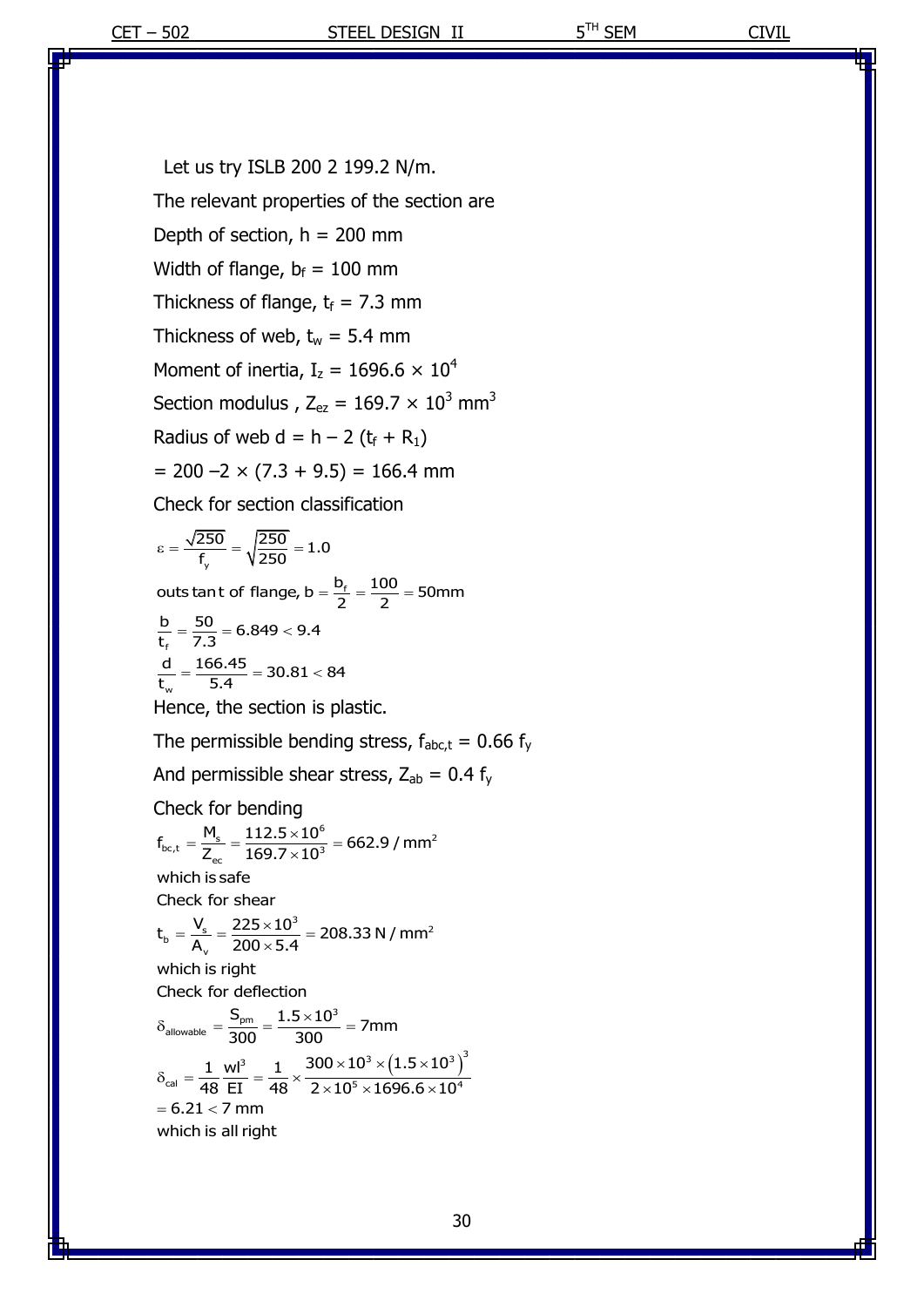# **CHAPTER :7**

## **[2 Marks Ques]**

#### **Q. State the advantages of tubular sections?[2018(s)1-h]**

**Ans:**The round tubular sections have as much as 30 to 40 percent less surface area than that of an equivalent rolled steel shape . Therefore, the cost of maintenance, cost of painting, fore proofing and/or other protective coating reduce considerably. The moisture and dirt donto collect on the smooth external surface of the tubes. Therefore the possibility of corrosion also reduces. The end of tubes ar sealed. As a result of this, the interior surfaces is not subjected to corrosion. The interior surfaces donot need any protective treatment. The tubular section have motorline resistance.

# **Q. Why tubular steel section preferred as compression member in place of rolled steel section ? [ 2016(s) 1-f]**

**Ans:**The round tubular section have as much as 40 % loss area than that of an equivalent rolled section. Therefore the cost of maintainance, cost of painting, fire proofing and other protetive coatings reduce considerably.

**Q. Name different compression members on the basis of their place of use? [ 2017(w),3.a]**

**Ans:**(i) Strut

- (ii) columns
- (iii) boom
- (iv) rafters.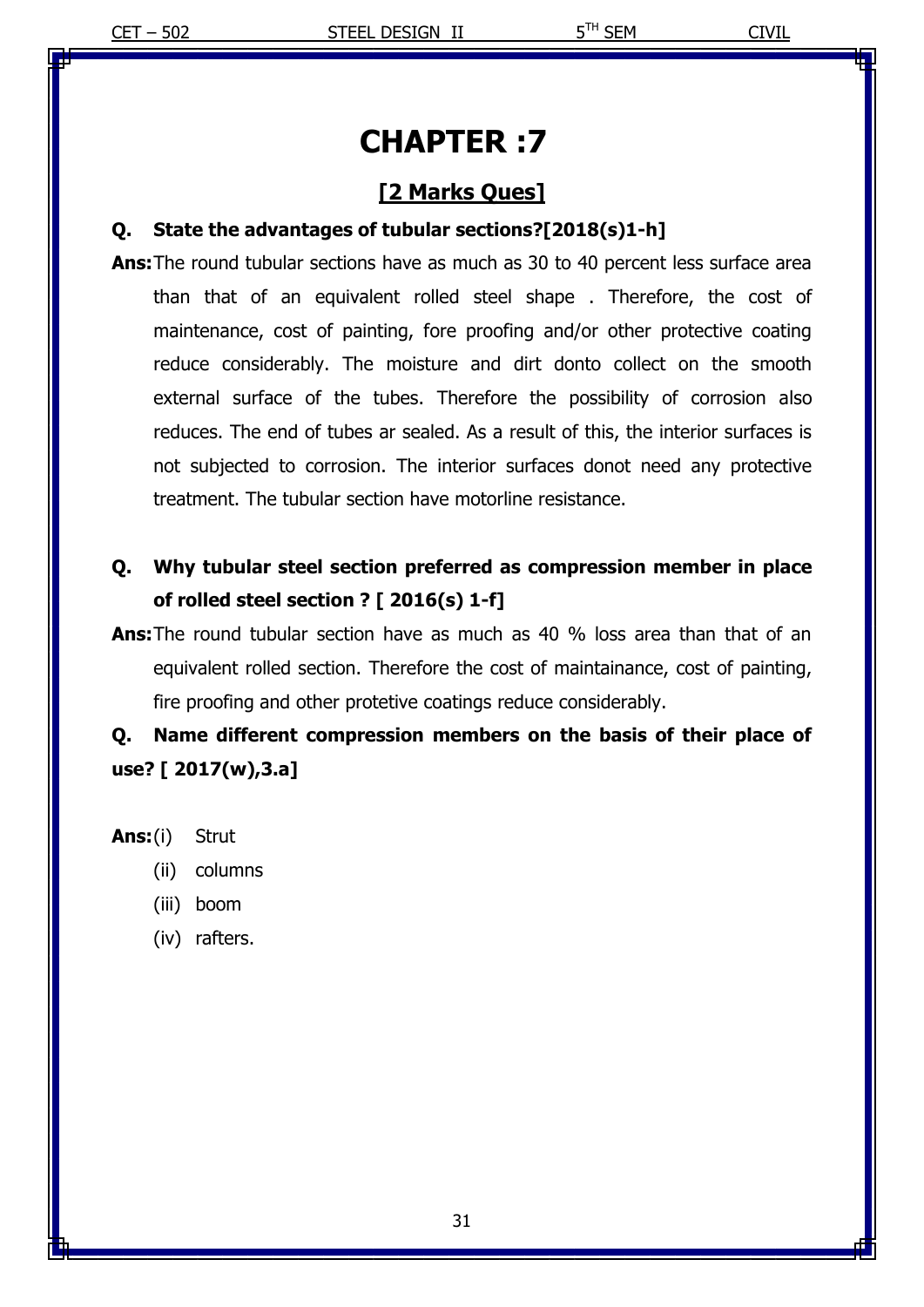# **CHAPTER:8**

# **[2 Marks Ques]**

## **Q. Define and state the significance of slenderness ratio ? [2017(s)2,a]**

**Ans:**Slenderness ratio is the ratio of effective length of compression member to the approximate radius of gyration of member. It is denoted by  $\lambda$ .

 $\lambda = l/r$ 

Where  $l =$  effective length of compression member

R= radius of gyration of member.

#### **Q. What do you mean by grading of timber ? [2017(s),5-a]**

**Ans:**Timber are divided in grades by there permissible stress value. These are three types grade  $- I$ , grade  $- II$ , grade  $- III$ .

#### **Q. What do you mean by grading of timber ? 2018(s) 6-a]**

**Ans:**the method of designating the quality of a piece of timber is known as grading of timber, while grading the timber, the defects in timber are taken into consideration with respect to their size, number and location. Also the effect of density and slope of grains are taken density and slope of grains are tken into account while grading the timber.

# **Q. Differentiate between an isolated foating and a strip footing? [ 2018(w),5.a]**

**Ans:**An individual footing under a single column is known as an isolated footing. Where good soil and sufficient area is available, there footings are economical. If a number of footings in a lines are to be combined a strip footing is used. Differential settlement can be minimized by using such footing

32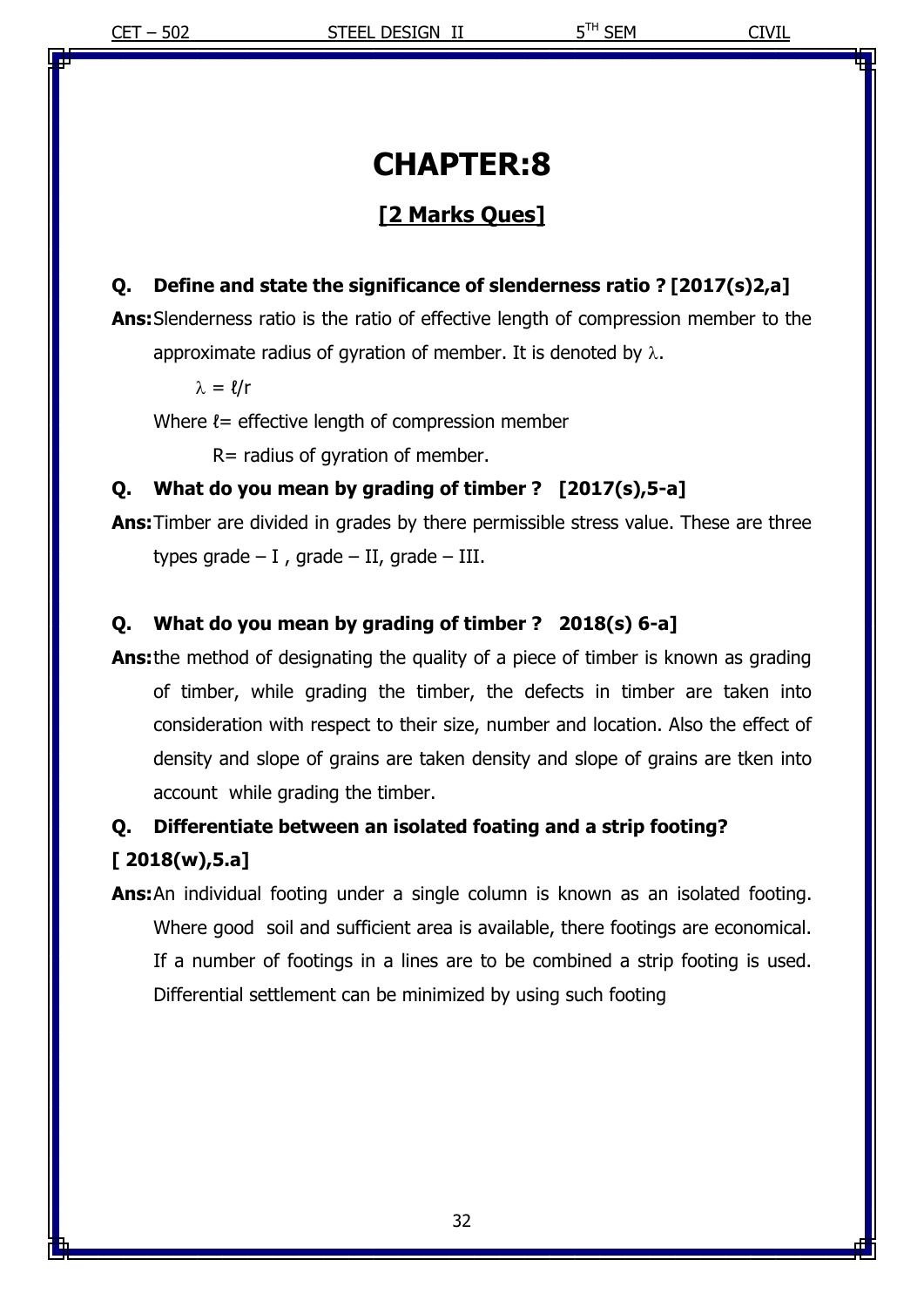# **[5 Marks Ques]**

# **Q. Find the safe axias load on a circular sal column of diameter 15 cm and length of 3.5 m ?[2018(s),new,5(c)]**

**Ans:**Effective length of column L = 3500 mm

Dia. of column  $(d) = 150$  mm

Maximum slenderness ratio =  $L/s = 3500/150 = 22.33 > 11$ 

For sal wood, safe working stress in axial compression parallel to the grown  $=$ 11.2  $N/mm^2$ 

And  $\epsilon$  = 10300 N/mm<sup>2</sup>

And 
$$
\epsilon = 10300 \text{ N/mm}^2
$$
  
\n
$$
K_s = 0.582 \left[ \frac{\text{E}}{\text{f}_{cb}} \right]^{1/2} = 0.582 \left[ \frac{\text{E}}{\text{f}_{cb}} \right]^{1/2} = 0.582 \left[ \frac{10,800}{11.2} \right]^{1/2} = 18.07
$$

The slenderness ratio of the column is greater than  $K_s$ 

The column is treated as a long column

 $\therefore$  permissible stress on the column.

 $F_c = \frac{0.32 \text{ } 9E}{(1/d)^2} = \frac{0.329 \times 10.800}{(23.33)^2} = 6.52 \text{ N / mm}^2$  $\frac{0.32 \text{ } 9E}{(L/d)^2} = \frac{0.329 \times 100}{(23.33)}$  $\frac{1}{c} - \frac{1}{(L/d)^2} - \frac{1}{(23.33)^2}$ <br>safe axial load on the column. safe axial load on the column.  $\times$  $=\frac{0.32 \text{ } 9E}{(1.7 \text{ d})^2} = \frac{0.329 \times 10.800}{(23.33)^2} = 6.52$ 

$$
P = \frac{6.52 \times \frac{\pi}{4} (150)^2}{1000} = 115.21 \text{ kN}
$$

33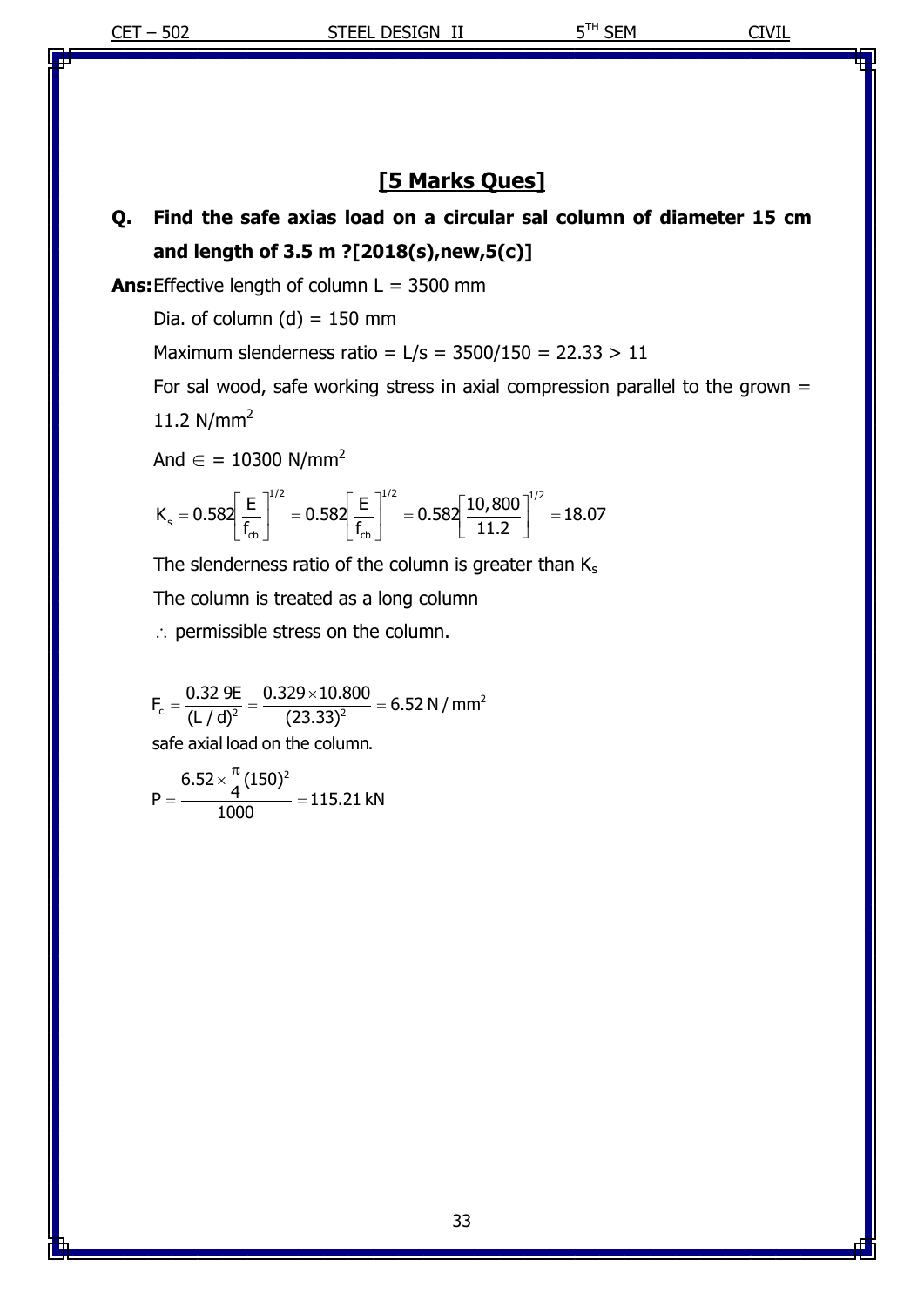## **[7 Marks Ques]**

**Q. A sal wood (M.P.) column is 150 mm × 200 mm in cross section. Determine the safe axial load on the column if the unsupported length of the column is (i) 1.5 m (ii) 2.8 m (iii) 4.0 m Assume inside location and standard grade (Grade-I)?[2015(s),1-c]**

**Ans:**Unsupported length of the colukn = 1.5

d = 150 mm  
\n
$$
\frac{s}{d} = \frac{1500}{150} = 10
$$
\nk = 0.720 $\sqrt{\frac{E}{f_c}}$   
\nE = 12.7 × 10<sup>3</sup> M/mm<sup>2</sup> (for sal wood)  
\nf<sub>c</sub> = 7.4N/mm<sup>2</sup>  
\nk = 0.702 $\sqrt{\frac{12.7 \times 10^3}{9.4}} = 25.8$   
\n $\frac{s}{d} = k$   
\nSo, it a long column  
\nsafe stess =  $\frac{0.329 E}{(s.d)^2} = \frac{0.329 \times 12.7 \times 10^3}{(10)^2} = 42.44$   
\nsafe load carrying capacity = safe stress × area  
\n= 42.44 × 150 × 200  
\n= 1274.2 kN  
\n(i) Unsupported length = 2.8 m  
\nd = 150 mm  
\ns / d =  $\frac{2800}{150} = 18.66$   
\nk = 25.8 S / D < K  
\nSo, it is long column  
\nsafe stress =  $\frac{0.329 E}{(s/d)^2} = \frac{0.329 \times 12.7 \times 10^3}{(18.66)^2} = 11.99612$ 

Safe load carrying capacity = safe stress  $\times$  area  $= 12 \times 150 \times 200 = 360$  kN

(ii) Unsupported length column =  $4 m$  $d= 150$  mm s/d = 1500/150 = 26.66, k = 25.8

 $s/d > k$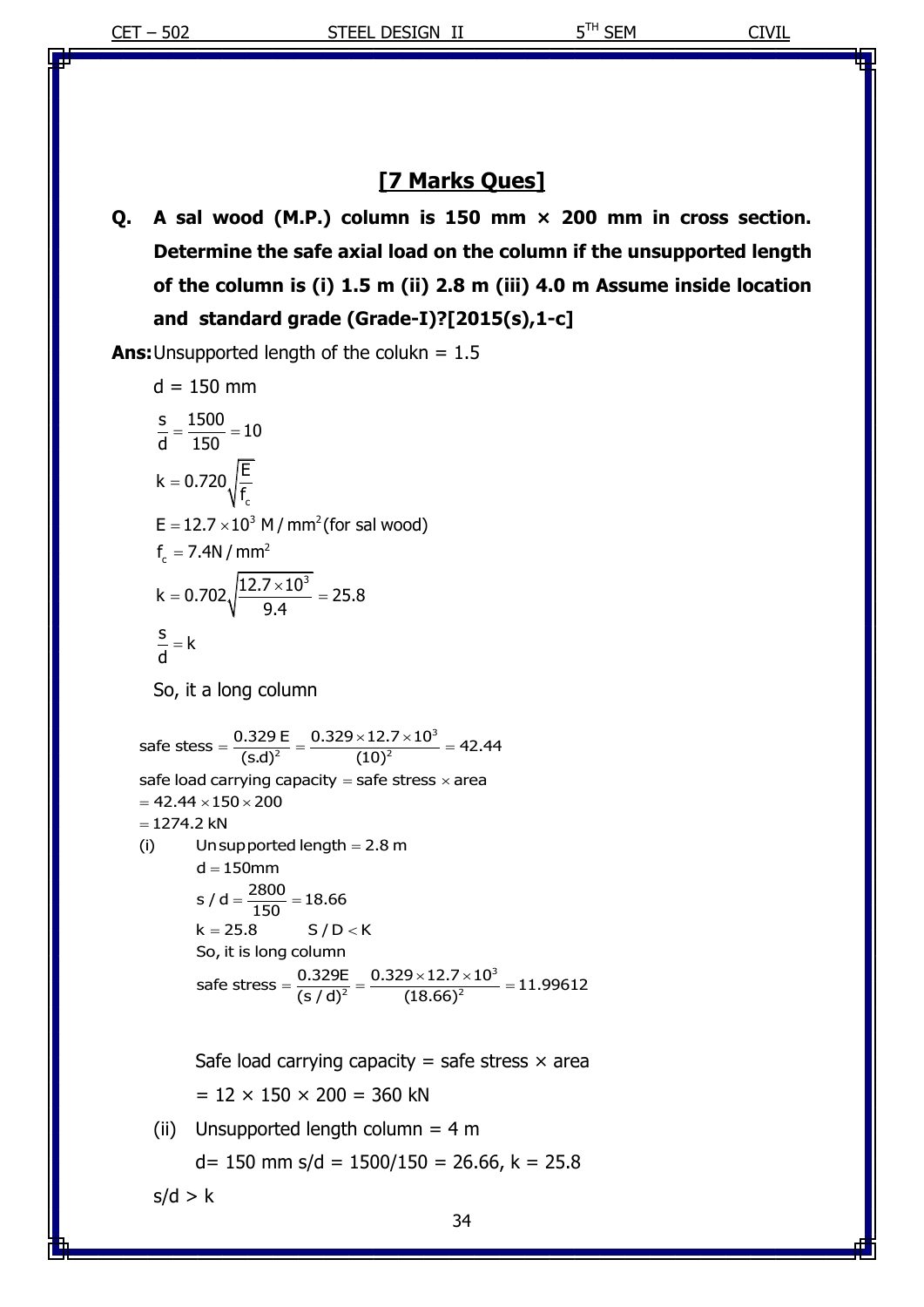so this is short column.  
\n
$$
\text{safe stress} = \frac{0.329 \text{ E}}{(s/d)^2} = \frac{0.329 \times 12.7 \times 10^3}{(26.66)^2} = 5.82
$$

safe load carrying capacity = safe stress  $\times$  area

 $= 5.82 \times 150 \times 200$ 

 $= 174.75$  kN.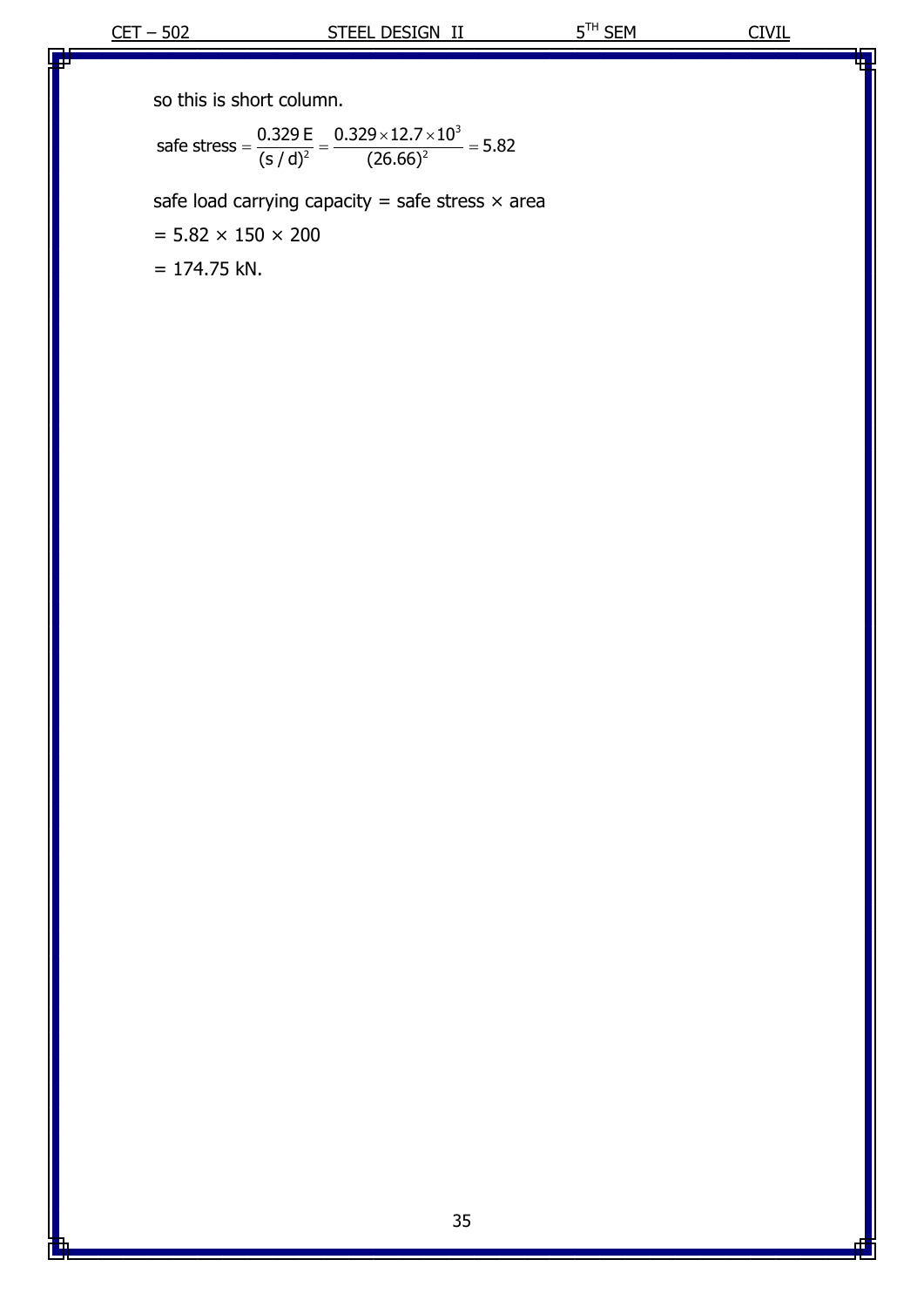# **CHAPTER:9**

# **[2 Marks Ques]**

# **Q. Where the critical section for computing maximum bending moment in each of the following coases lie: [ 2016(w) 1-j]**

**Ans:**(a) Footing supporting a column.

(b) Footing supporting a massonary wall.

# **Q. Difference between an isolated footing and a strip footing [ 2018(w) 1-g]**

**Ans:**An individual footing under a single column is known as an isolated footing. Where good soil and sufficient area is available, these footings are economical.

- **Q. If a no. of footings in a line are to be combined, a strip footing is used. Differential settlement can be minimized by uysing such footings. [ 2016(w),2.a]**
- **Ans:** In case of footing supporting a column at the face of the column, the critical section for computing maximum BM>

In case of footing supporting a masonry wall the critical section for computing maximum BM in the half between the centre line and the edge if the wall.

**Q. What is the minimum value of the thickness of slopped footing at the edge when the footing rests on normal soil ? [2015(s) 1-h]**

**Ans:**In reinforced and plain concrete footings, the thickness at the edge shall not be less than 150 mm for footings on soils. Nor less than 300 mm above the tops pf piles for footing on piles.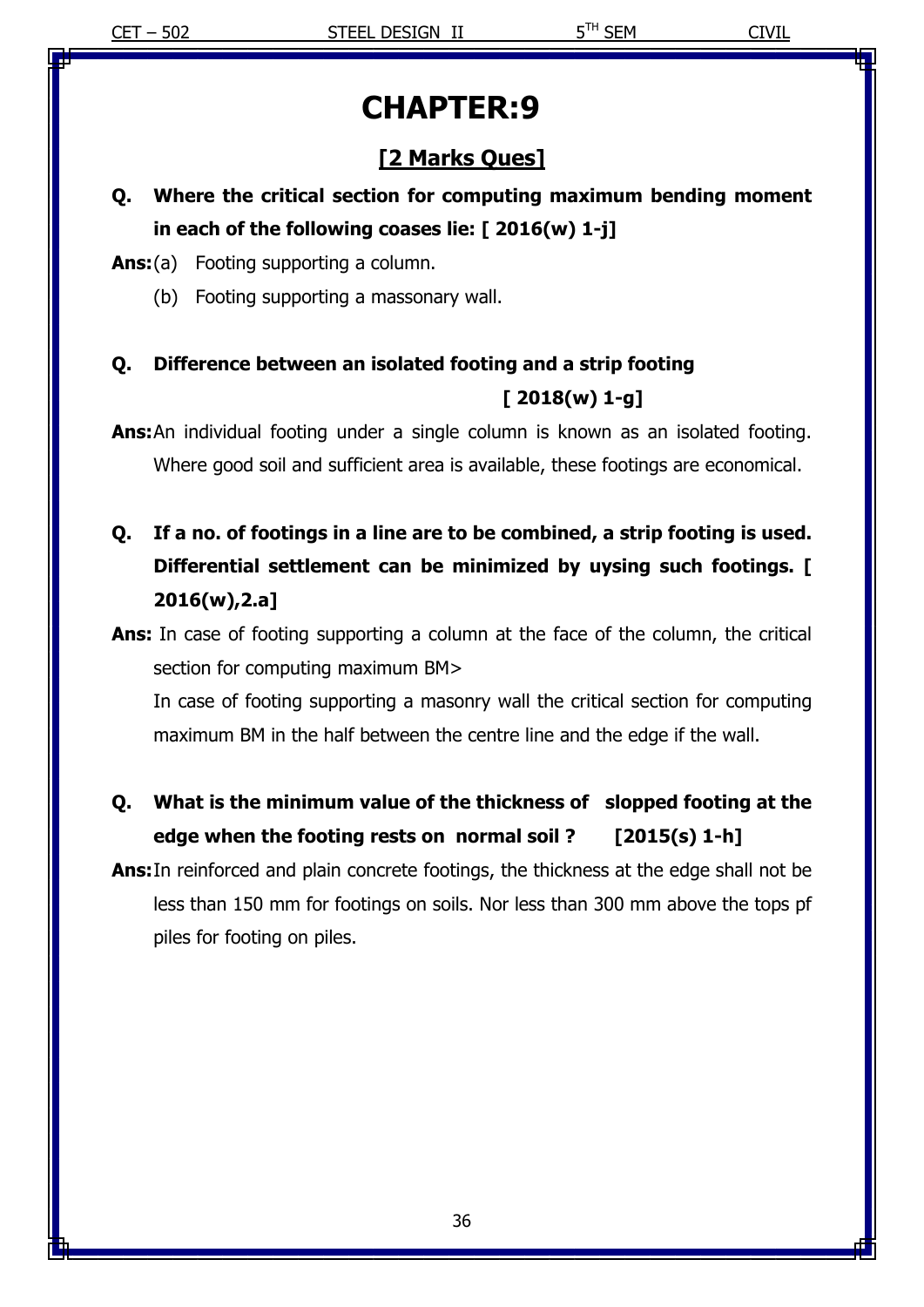# **[7 Marks Ques]**

**Q. Find the design bending moment and shear force of an RCC footing for a masonry wall of 300 mm thick subjected to an imposed load of 50 kN/m on the footing including self weight of masonry walls.**

 **[ 2018(w),5.c]**

**Ans:**Assuming M20 concrete and Fe415 steel

SBC of soil =  $120$  kN/m<sup>2</sup>

Design constants.

 $R_C = 0.259$ ,  $J_c = 0.904$  and  $Q_c = 0.914$ 

Width of footing B =  $50/120 = 0.41$  m  $\simeq$  0.45 m

Net upward pressure  $P_0 = 50/0.45 = 111.11$  kN/m<sup>2</sup>

Design of section

Maximum B.M occurs at section x-x distance b/4 from the centre of wall and its magnitude is given by

$$
M = \frac{P_0}{8} = (B - b) \left( B - \frac{b}{4} \right) \times 10^6 \text{ Nmm}
$$
  
=  $\frac{111.11}{8} (0.45 - 0.3) \left( 0.45 - \frac{0.3}{4} \right) \times 10^6$   
= 0.78 × 10<sup>6</sup> Nmm

8  
\n= 0.78 × 10<sup>6</sup> Nmm  
\nd = 
$$
\sqrt{\frac{M u}{bQ_c}} = \sqrt{\frac{0.78 \times 10^6}{1000 \times 0.914}} = 29.23
$$
 mm

Provides to total depth of 160 mm and a cover to the centre of the steel equal

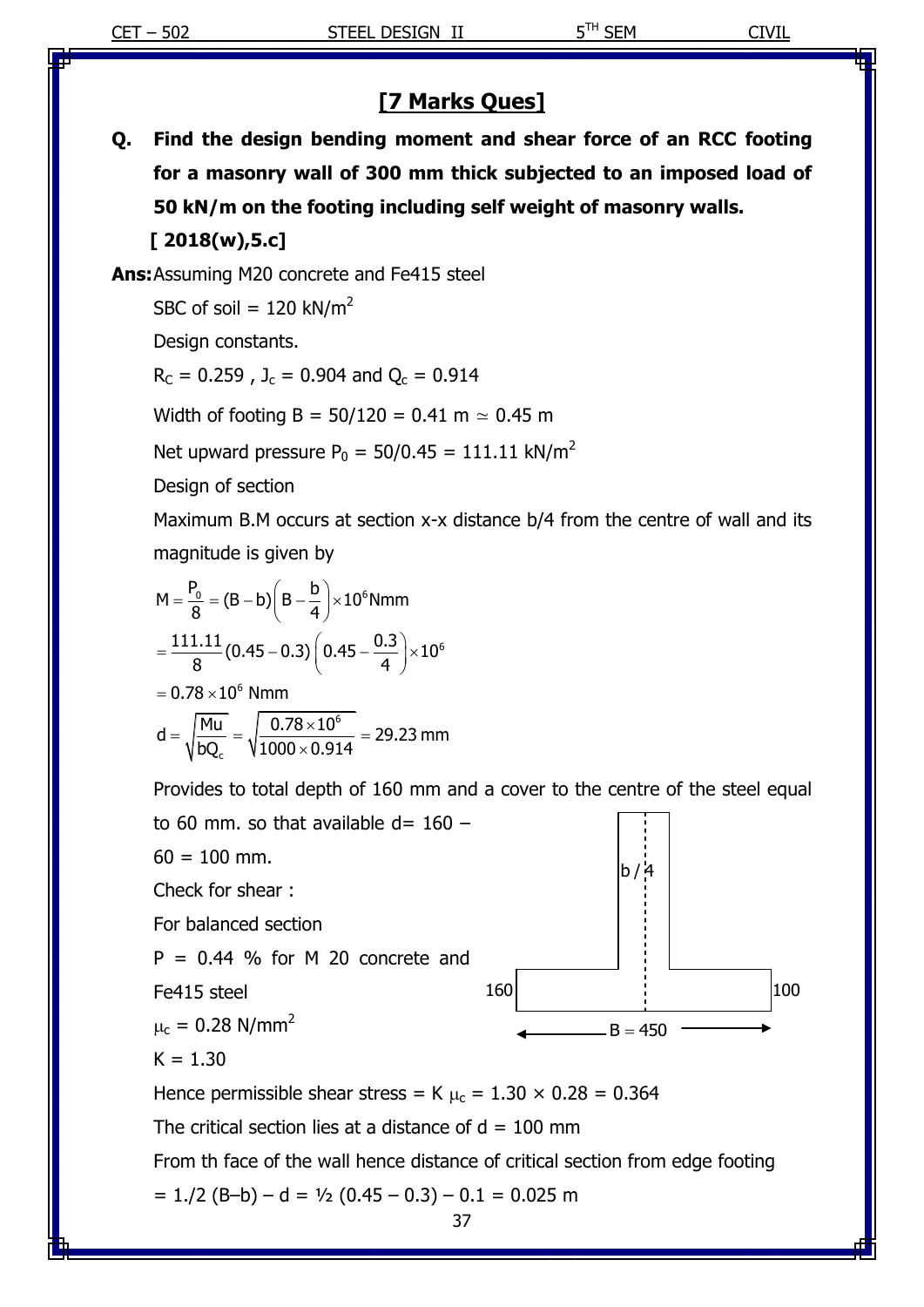2 = 50000 × 0.225 = 11250 N / m<br> $v = \frac{v}{bd} = \frac{1250}{100 \times 100} = 0.1125$  N / mm v = 50000  $\times$  0.225 = 11250 N / m  $\frac{v}{bd} = \frac{1250}{100 \times 100}$  $\mu_v = \frac{v}{bd} = \frac{1250}{100 \times 100} = 0.11$ 

This is less than the permissible shear stress hens safe ( $\mu_{\rm v}$  <  $\mu_{\rm c}$ )

Design of reinforcement :  
\n
$$
A_{st} = \frac{M}{\sigma_s + jd} = \frac{0.78 \times 10^6}{230 + 0.0904 \times 100} = 363.6 N/mm^2
$$

Using 12 mm Q bars

 $A = \pi/4$  (12)<sup>2</sup> = 112 mm<sup>2</sup> A =  $\pi/4$  (12)<sup>2</sup> = 112 mm<sup>2</sup><br>spacing S =  $\frac{1000 \times A}{A_s}$  =  $\frac{1000 \times 113}{364}$  = 310 mm 2  $\frac{300 \times A}{A_s} = \frac{1000 \times 1000}{364}$ spacing  $3 - \frac{A_s}{A_s} - \frac{364}{364}$ Provide 12 mm $\stackrel{1}{\phi}$  bars @300 mm c /<br>Area of longitudinal reinf orcement Area of longitudinal reinf orcement = 0.12 % area of cross sec ti $= \frac{0.12}{100} \times 100 \times 160 = 192$  mm 100<br>Spacing = 1000 ×  $\frac{50.26}{192}$  = 201 mm<br>Pr ovide 8 mm  $\phi$ bars @ 250 c / c.  $(12)^2 = 112$  mm<sup>2</sup><br>=  $\frac{1000 \times A}{\Delta} = \frac{1000 \times 113}{364} = 310$  r  $= 0.12$  % area of cross section  $=1000 \times \frac{50.26}{192} = 201 \text{ m}$ Provide 8 mm dbars @ 250 c / c.

**Q. Design a square footing for a RCC column of 350 mm × 350 mm carrying a load of 500 kN. The SBC of the soil s 12 KN/m<sup>2</sup> . The materials are grade M20 concrete and HYSD reinforcement of grade Fe415 for both the column and the footing?[ 2016(w),4.c]**

**Ans:**Data given

Column size =  $350$  mm  $\times$  350 mm Load =  $500$  Kn S.B.C. of soil =  $120$  KN/m<sup>2</sup>  $Fck = 20$  N/mm<sup>2</sup>  $Fv = 415$  N/mm<sup>2</sup> Step : 1 Column load =  $500$  kN Totl load = condition load + foundation load  $= 500 + (10 % of the column load)$  $= 500 + 50 = 550$  kN Ultimate load =  $1.5 \times 550 = 825$  kN Step -2 : Ag = ultimate lod/S.B.C. =  $825/120 = 6.875$  mm<sup>2</sup>  $B = 2.7$  m (for square footing)  $L = 2.7$  m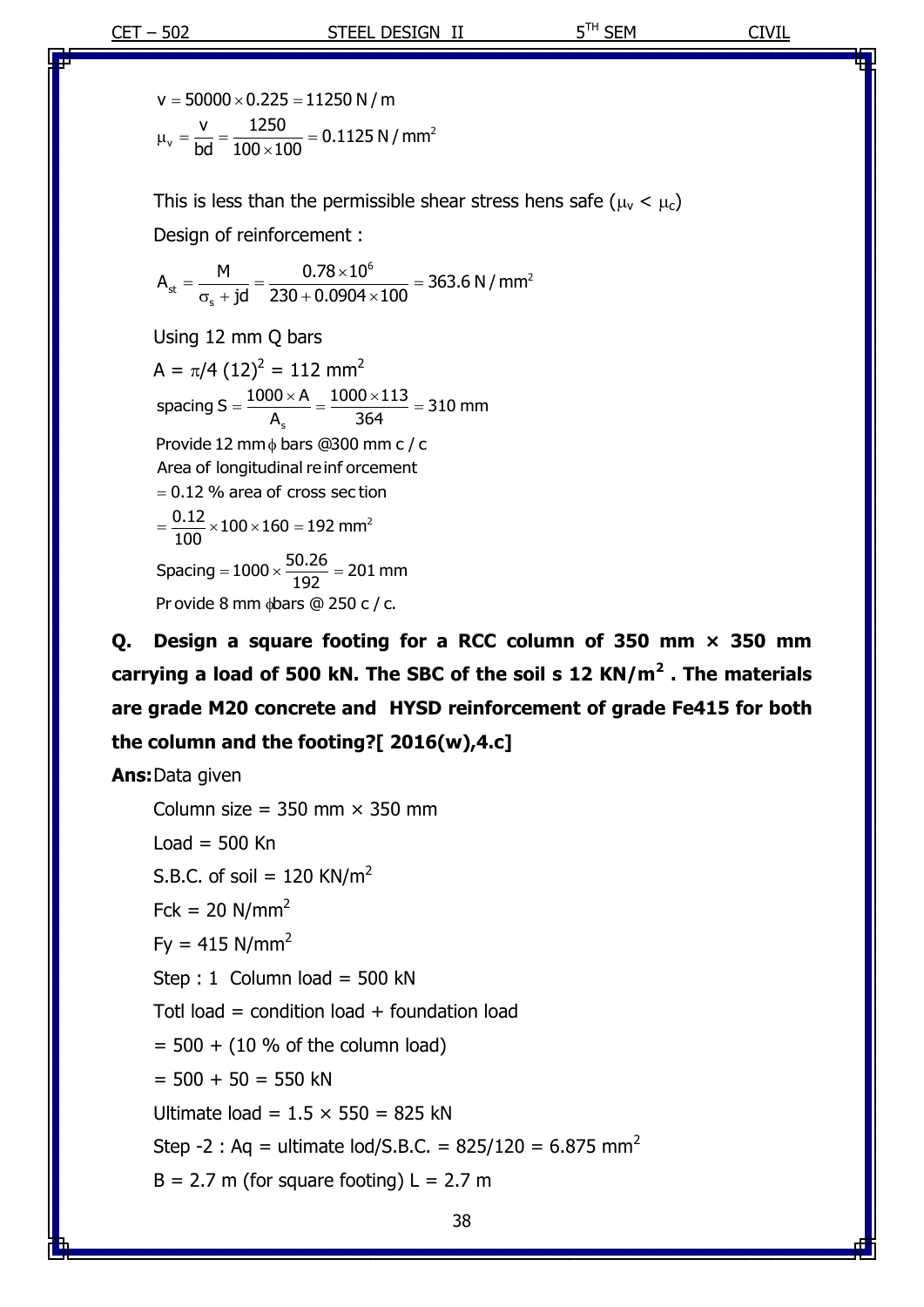$A_{\text{prov}} = 7.29 \text{ m}^2$ Step-3 : Upward pressure (q) =  $w/A_{\text{pro}} = \frac{500 \times 1.5}{7.29} = 102.88 < \text{spc}.$  $\frac{\times 1.5}{20}$  = 102.88 < sp Step-4 : Bending moment calculation  $M_{uxx} = M_{uyy}$ 

$$
M_{\text{uxx}} = q \times B \times \left(\frac{B-b}{8}\right) = 103 \times 2.78 \times \frac{(2.7 - 0.35)^{2}}{8} = 191.97 \text{ kN/m}
$$
  
Step – 5 : Depth calculation

Step – 5 : Depth calculation  
\n
$$
M_{U_{max}} = 0.30 f_{ck} \frac{x_{U_{max}}}{d} \left[ 1.092 \frac{x_{U_{max}}}{d} \right] \times bd^2
$$
\n
$$
\Rightarrow 191.27 \times 10^6 = 0.36 \times 20 \times 0.48 \left[ 1 - 0.42 \times 0.48 \right] \times 2700d^2
$$
\n
$$
\Rightarrow d = \sqrt{25910} = 160 \text{mm} \quad \Box \quad 350
$$

Step -6 : Steel calculation<br>  $(Ast)_x = (Ast)_y$ 

(Ast)<sub>x</sub> = (Ast)<sub>y</sub>  
\n
$$
\frac{Mu}{bd^2} = \frac{191.97 \times 10^6}{2700 \times 350^2} = 0.58
$$
\nPt = 0.412  
\n(Ast)<sub>min</sub> = 3.605 mm<sup>2</sup>  
\n(Ast0<sub>min</sub> =  $\frac{0.12}{100} \times 2700 \times 400 = 1236$  mm<sup>2</sup>  
\nAst > Ast<sub>min</sub>

Step-7 : Check for one way shear critical section 'd' from the face of the column

$$
Zv \le k
$$
  
\n
$$
Zv = v_u/bd
$$
  
\n
$$
v_u = q \times L\left(\frac{L-1}{2} - d\right)
$$
  
\n
$$
= 103 \times 2.7\left(\frac{2.7 - 0.35}{2} - 0.35\right)
$$
  
\n
$$
= 229.43 kN
$$
  
\n
$$
Zv = \frac{229.43 \times 10^3}{2700 \times 350} = 0.24 N/mm^2
$$
  
\n
$$
k = 1, Pt = 0.412, Qc = 0.44 N/mm^2, kc = 0.44 N/m^2
$$
  
\n
$$
Zv < kc \text{ (it is satisfy)}
$$
  
\nStep – 8 : Check for the two way shear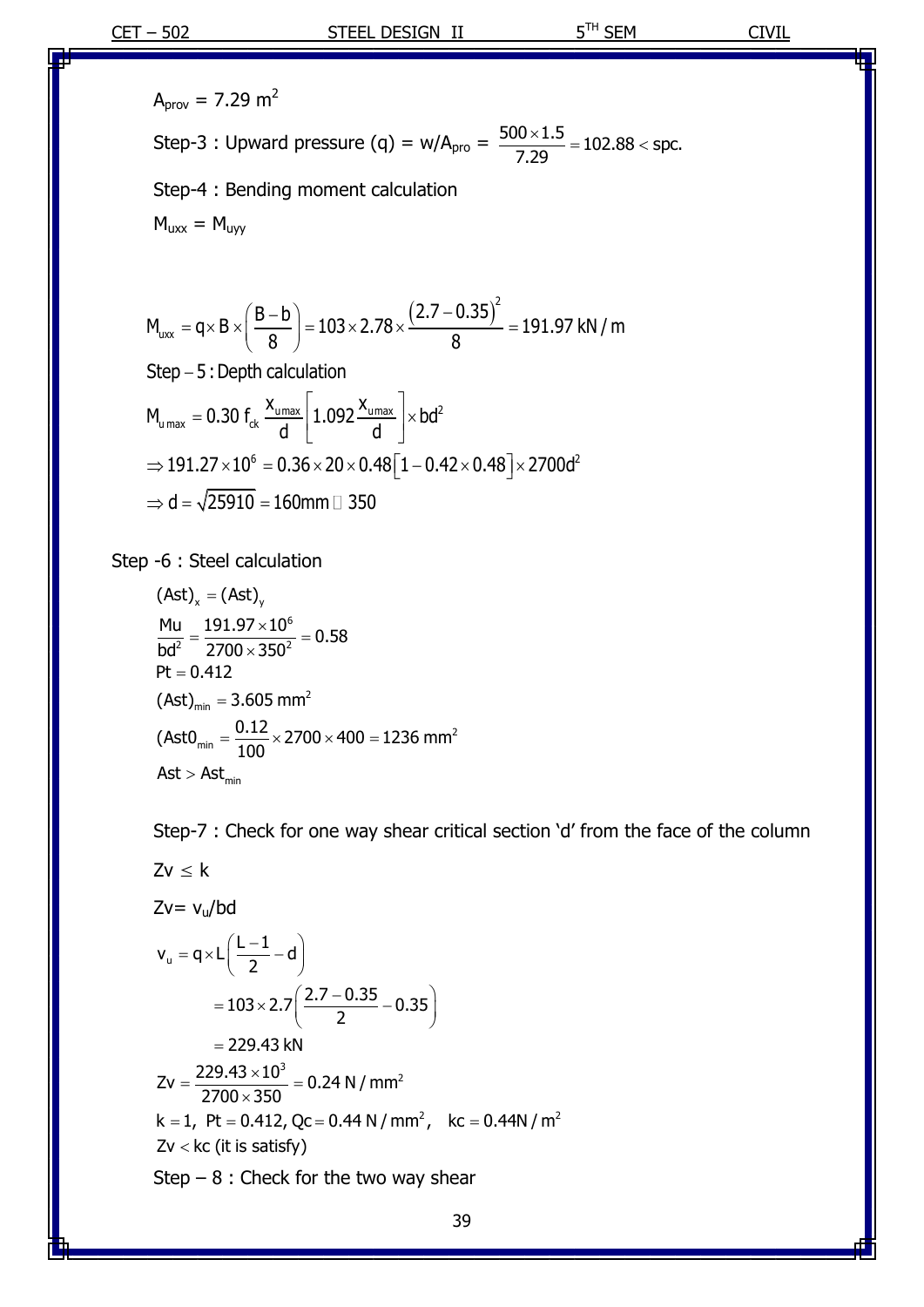Critical section d/2 from the face of the column  $Zv \leq ks$ , zi  $Ks = 0.5 + \beta c$  $m\beta$ c=b/L = 0.35/0.35=1  $KS = 0.5 + 1 = 1.5 \approx 1$ Ic =  $0.25 \sqrt{f}xk = 0.25 \times \sqrt{20} = 10118 \text{ N/mm}^2$  $Kic = 1 \times 1.118 = 1.118$  N/mm<sup>2</sup>  $Zv = Vu/bd$  $L^1 = L + d = 0.35 + 0.35 = 0.7$  m  $B' = 0.7$  m  $b= 2 (b<sup>1</sup> + c<sup>1</sup>) = 2 (0.7 + 0.7) = 2.8$  m  $d^1 = 0.35$  m  $V = q \times [(L \times B) - (L^1 \times b^1)]$  $= 103 \times [(2.7 \times 2.7) - (0.7 \times 0.7)]$  $= 700$  kN Step – 9 : Check for load transfer Nominal bearing stress < AlloSwable bearing stress  $Zv = \frac{700 \times 10^3}{2700 \times 350} = 0.74 \text{ N/m}^2$  $=\frac{700\times10^3}{2700\times350}=0.7$ zzu<br>Zv < K Z<mark>c</mark>

So, nominal bearing stress  $=$  (coumn load/(Area of column)  $A_1 = L \times B$  $L = 1 + 4D = 350 + (4 \times 400) = 1950$  mm  $A_1 = 1950 \times 1950 = 3802500$  mm<sup>2</sup>  $A_2 = 350 \times 350 = 122500$  mm<sup>2</sup> 1 2  $1 - 0.45 \times 20 \times 2 = 18 \text{ N} / \text{mm}^2$ 2 3 A  $\frac{A_1}{A_2}$  = 5.57 < 2  $\sqrt{\frac{A_1}{A_2}}$  = 5.57 < 2<br>so it is takes as 2 A so it is takes as 2<br>Allowable bearing stress = 045 fck =  $\sqrt{\frac{A_1}{A_2}}$  = 0.45 × 20 × 2 = 18 N / mm Allowable bearing stress = 045 fc<br>Column load =1.5  $\times$  750 = 1125 kN Column load =1.5 × 750 = 1125 kN<br>Column load =  $\frac{1125 \times 10^3}{350 \times 350}$  = 9.18 < 18 mm load = $1.5 \times 750 =$ <br>
area  $= \frac{1125 \times 10^3}{350 \times 350}$  $\frac{\text{Column load}}{\text{area}} = \frac{1125 \times}{350 \times 100}$ <br>It is safety  $350 \times 350 = 12$ <br>= 5.57 < 2 = 045 fck =  $\sqrt{\frac{A_1}{A_2}}$  = 0.45 × 20 × 2 = 18 N / mr aring stress = 045 fck<br>=1.5 × 750 = 1125 kN  $-1.5 \times 750 = 1125$  kN<br>=  $\frac{1125 \times 10^3}{350 \times 350} = 9.18 < 18$